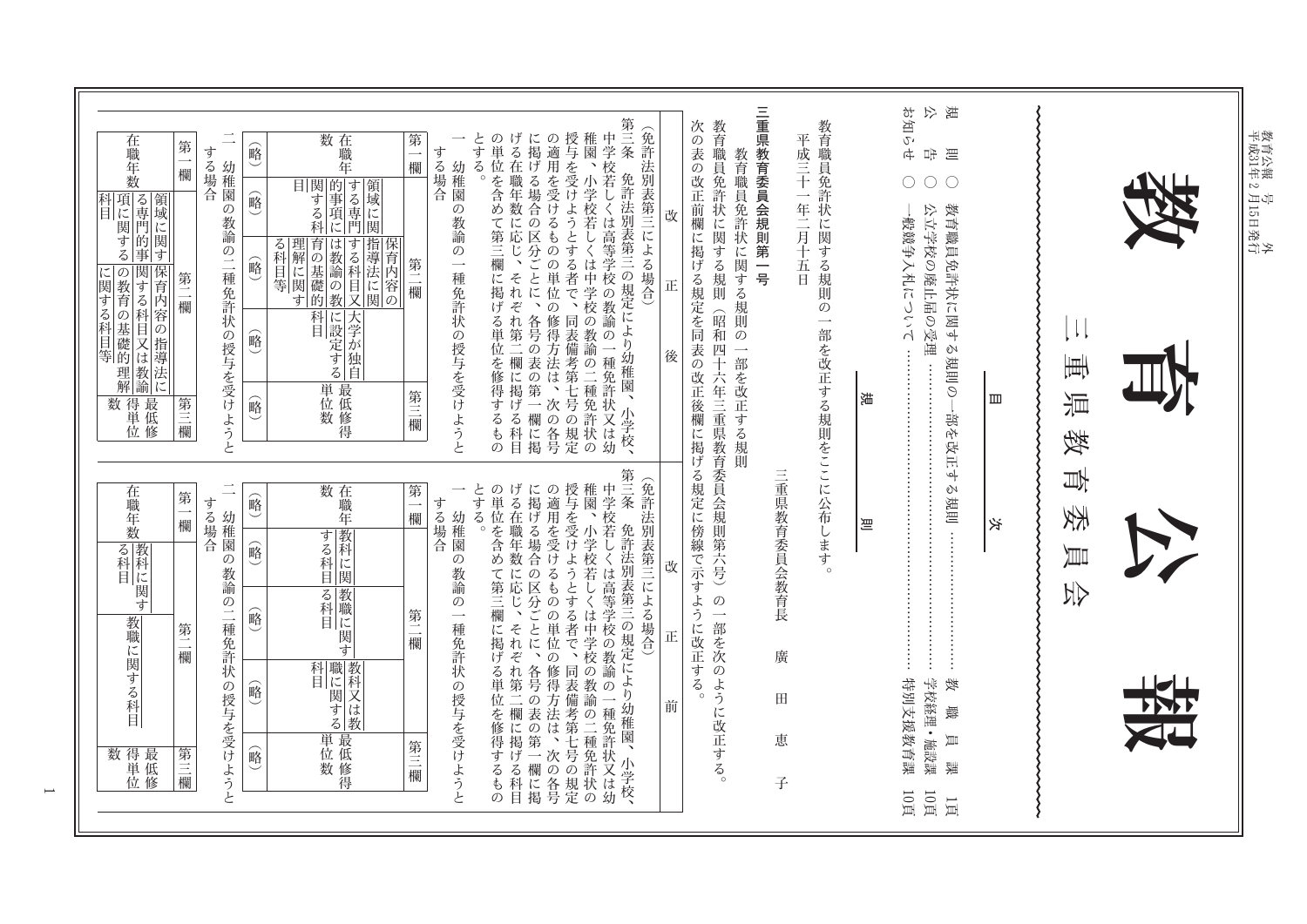| 数在職年                                                                                                               | 第一<br>欄                            | 七                                        | 硲   | 数在職年                                                 | 第<br>欄                             | 六<br>す                | 略      | 数<br>在職年                                        | 第一<br>欄 | 五<br>する場合                                 | 硲<br>$\smile$ | 数在職年                                                     | 第<br>欄                             | 四<br>す                | 俞<br>$\smile$ | 数在職年                                                           | 第一<br>欄 | $\equiv$<br>する場合                          | 俞略 |
|--------------------------------------------------------------------------------------------------------------------|------------------------------------|------------------------------------------|-----|------------------------------------------------------|------------------------------------|-----------------------|--------|-------------------------------------------------|---------|-------------------------------------------|---------------|----------------------------------------------------------|------------------------------------|-----------------------|---------------|----------------------------------------------------------------|---------|-------------------------------------------|----|
| 目 関 す<br><br><br><br><br><br><br><br><br><br><br><br><br><br><br><br><br><br><br><br><br><br><br>する専門<br>教科<br>:に関 |                                    | とする場合<br>高等学校<br>$\bar{\mathcal{O}}$     | 峪)  | 目 関す<br>する科<br>科<br>する専門<br>教科<br>に関                 |                                    | る場合                   | 俞      | 目 関 す 項<br>「す る 科 に<br>する専門                     |         | 中学校<br>の教諭                                | 喻             | 目 する科<br>的<br>する専門<br>事<br>項に                            |                                    | る場合                   | 略             | <b>目関す事項に</b><br> 的事項に   <br> 事件の<br> <br> <br> <br> <br> <br> |         | 小学校<br>の教諭                                | 硲  |
| 教諭の教育 <br> 高科目又は <br> 高科目又は <br> 科目等  解に関する                                                                        | 第二欄                                | 教諭<br>の<br>$\overline{\phantom{0}}$<br>種 | 的   | 教諭の教育 <br> 参科目又は<br>の基礎的理<br>科目等<br>「解に関する」<br>各教科の指 | 第二欄                                |                       | 峪      | :  の基礎的理論<br> 機論の教育<br> 機能のときには<br>科目等<br>各教科の指 | 第二欄     | $\ddot{\mathcal{O}}$<br>$\longrightarrow$ | 俞略            | - の基礎的理論<br>- 教諭の教育<br>- 教諭の教育<br>科目等<br>各教科<br> の<br> 指 | 第二欄                                |                       | 俞略            | 教諭の教育 <br> 導法に関す <br>の基礎的理<br>科目等<br>解に関する                     | 第二欄     | $\mathcal{O}$<br>$\overline{\phantom{0}}$ |    |
| 科目<br> に設定する                                                                                                       |                                    | 免許状の授与を受けよう                              | 峪)  | 科目 <br>大学が独自                                         |                                    | 中学校の教諭の二種免許状の授与を受けようと | 翁      | 科目<br>大学が独自<br>に設定する                            |         | 種免許状の授与を受けようと                             | 硲             | 科目<br>大学が独自<br>に設定する                                     |                                    | 小学校の教諭の二種免許状の授与を受けようと | 翁             | 科目 定する                                                         |         | 種免許状の授与を受けようと                             |    |
| 単位数<br>位数                                                                                                          | 第三欄                                |                                          | 俞略  | 単位数                                                  | 第三欄                                |                       | 俞      | 単位数<br>最低修得                                     | 第三欄     |                                           | 硲             | 単位数                                                      | 第三欄                                |                       | 略             | 単位数                                                            | 第三欄     |                                           |    |
|                                                                                                                    |                                    |                                          |     |                                                      |                                    |                       |        |                                                 |         |                                           |               |                                                          |                                    |                       |               |                                                                |         |                                           |    |
| 数在職年                                                                                                               | 第<br>$\overline{\phantom{0}}$<br>欄 | 七                                        | 翁   | 数在職年                                                 | 第<br>$\overline{\phantom{a}}$<br>欄 | 六<br>する場合             | 硲<br>◡ | 数在職年                                            | 第一<br>欄 | 五<br>する場合                                 | 翁             | 数在職年                                                     | 第<br>$\overline{\phantom{0}}$<br>欄 | 四<br>す                | 略<br>$\smile$ | 数在職年                                                           | 第一欄     | $\equiv$<br>する場合                          |    |
| 教科<br>する科に関                                                                                                        |                                    | とする場合<br>高等学校<br>の                       | 翁   | する科目                                                 |                                    | 中学校の教諭                | 硲      | する科目                                            |         | 中学校の教諭                                    | 硲             | する科目                                                     |                                    | うる場合                  | 略             | 教科<br>する科に関                                                    |         | 小学校<br>の教諭                                |    |
| る科目<br>゙゙゙゙゚゙゙゙                                                                                                    | 第二欄                                | 教諭<br>の<br>$\overline{\phantom{0}}$      | 峪   | る科目<br>゙゙゙゙゙゙゙゙゙゙゙                                   | 第二<br>一欄                           |                       | 命      | る科目                                             | 第二欄     | $\mathcal{O}$<br>$\overline{\phantom{a}}$ | 硲             | る科 に!<br>関<br>゙゙゙゙゙゙゙゙                                   | 第二<br>一欄                           |                       | 的             | る科 に<br>関<br>す                                                 | 第二欄     | $\mathcal{O}$<br>$\longrightarrow$        |    |
| 科目 戦に関する                                                                                                           |                                    | 種免許                                      | 峪)  | 科目は関するので、そのことをしている。                                  |                                    | の二種免許状の授与を受けようと       | 俞      | 科職 教<br>目に科<br>関する<br>又は教                       |         | 種免許状の授与を受けようと                             | 硲             | 科目<br>職に関する                                              |                                    | 小学校の教諭の二種免許状の授与を受けようと | 赠             | 科目 環する                                                         |         | 種免許状の授与を受けようと                             |    |
| 単位数                                                                                                                | 第三欄                                | 状の授与を受けよう                                | (略) | 単位数                                                  | 第三欄                                |                       | 翁      | 単位数                                             | 第三欄     |                                           | 硲             | 単位数                                                      | 第三欄                                |                       | 峪<br>$\smile$ | 単位数                                                            | 第三欄     |                                           |    |

 $\frac{1}{\sqrt{2}}$ 

成31年2月15日

教育公報 号 外

発行

 $\sim$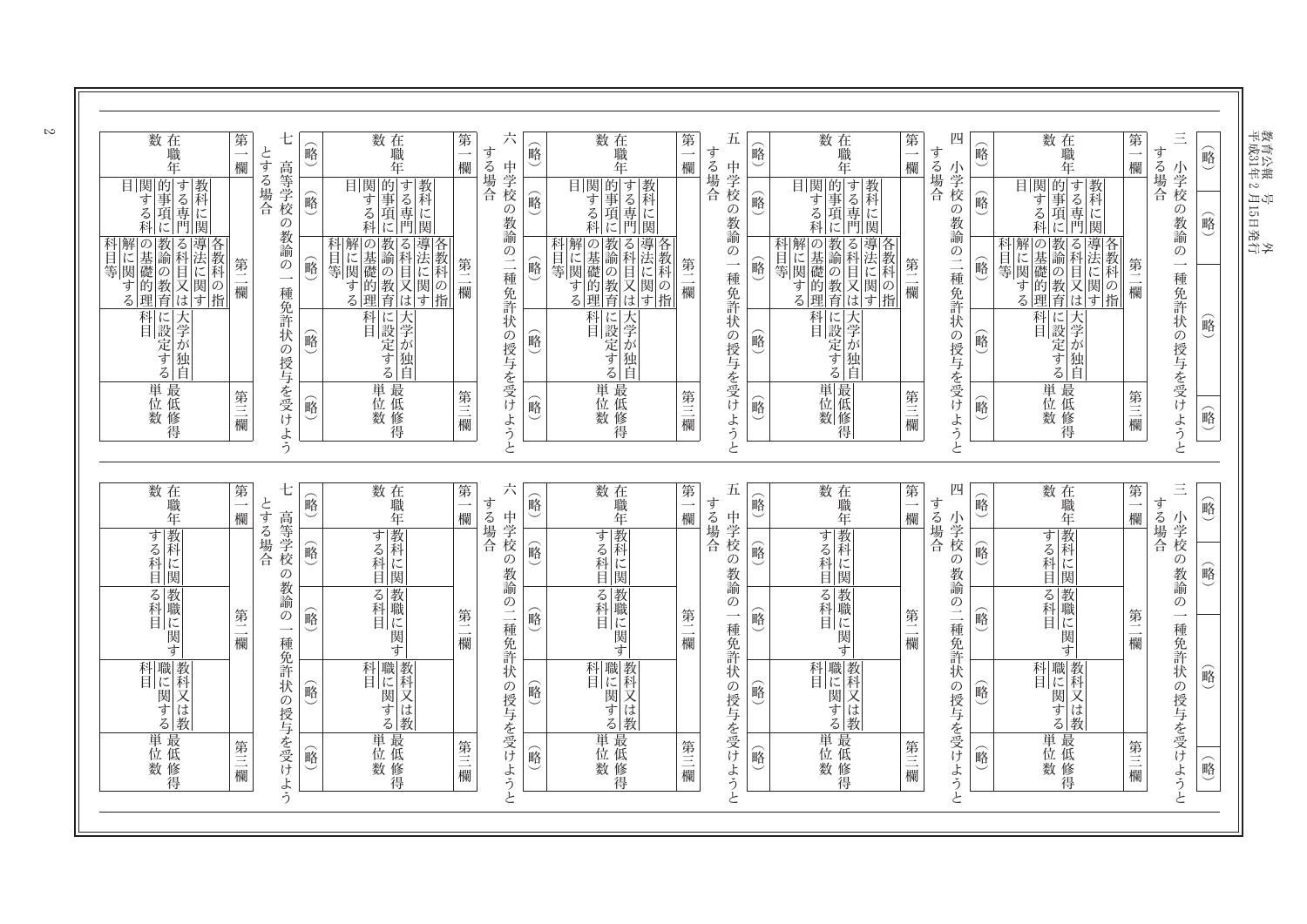第五条 第四条 (免許法施行規則第十一条による場合) (免許法施行規則附則第三十 第 在職年 第一欄 それぞれ第二欄に掲げる科目の単位を含めて第三欄 とに、各号の表の第一欄に掲げる在職年数に応じ、 単位の修得方法は、次の各号に掲げる場合の区分ご 法別表第三備考第七号の規定の適用を受けるものの 諭の一種免許状の授与を受けようとする者で、免許 定により幼稚園、 在職年 第一 在職年 第一欄 年数に応じ、それぞれ第二欄に掲げる科目の単位を 場合の区分ごとに、各号の表の第一欄に掲げる在職 受けるものの単位の修得方法は、次の各号に掲げるる者で、免許法別表第三備考第七号の規定の適用を 高等学校の教諭の一種免許状の授与を受けようとす 数 に掲げる単位を修得するものとする。 数 数 含めて第三欄に掲げる単位を修得するものとする  $\overline{\phantom{0}}$ 略 略 俞略 略 する場合 する場合 欄 欄 幼稚園の教諭の一種免許状の授与を受けようと 看護師養成施設二年制卒業の場合 看護師養成施設三年制卒業の場合 小学校の教諭の 目 関する科<br>|<br>|<br>|<br>|<br>|<br>|<br>|<br>| ,り幼稚園、小学校、中学校又は高等学校の教免許法施行規則第十一条の表備考第三号の規 |的事項に||<br>|朝 朝 門| 免許法施行規則附則第三十八項の規定により |的事項に |する専門| 目 ぼる科 目関する科 する専門 領域に関 教科に関 喻 略 嗡 龠 |理解に関す ||指導法に関| |導法に関す| - 教諭の教育 る科目等 科目等 |の基礎的理 導法に関す 科目等 の基礎的理 教諭の教育 は教諭の教 する科目又 る科目又は 解に関する 各教科の指 解に関する 喻 翁 喻 俞略 第二欄 第 一種免許状の授与を受けよう 第二欄 第二欄 欄 八項による場合 **「科目」<br>「科目」** ||科目<br>|に設定する| ||科目<br>||ドンキーの「トー」に設定する| 大学が独自 大学が独自 峪 嗡 峪 嗡 单位数学 |単位数 单位数学 第三欄 第三欄 第三欄 第三欄 略 俞  $\begin{matrix} \widehat{\mathbb{R}} \\ \widehat{\mathbb{R}} \end{matrix}$ 略 と 第四条 第五条 (免許法施行規則第十一条による場合) (免許法施行規則附則第三十  $\equiv$ 数在職年 単位の修得方法は、次の各号に掲げる場合の区分ご法別表第三備考第七号の規定の適用を受けるものの 諭の一種免許状の授与を受けようとする者で、免許 定により幼稚園、 数 在職年 第一欄 数在職年 受けるものの単位の修得方法は、次の各号に掲げる 第 第 とに、各号の表の第一欄に掲げる在職年数に応じ、 第 年数に応じ、それぞれ第二欄に掲げる科目の単位を 場合の区分ごとに、各号の表の第一欄に掲げる在職 る者で、免許法別表第三備考第七号の規定の適用を 高等学校の教諭の一種免許状の授与を受けようとす に掲げる単位を修得するものとする。 それぞれ第二欄に掲げる科目の単位を含めて第三欄 含めて第三欄に掲げる単位を修得するものとする 喻  $\overline{\phantom{a}}$ 峪 俞略 喻 する場合 一欄 する場合 一欄 欄 小学校の教諭の 幼稚園の教諭の一種免許状 看護師養成施設二年制卒業の場合 看護師養成施設三年制卒業の場合 5り幼稚園、小学校、中学校又は高等学校の教免許法施行規則第十一条の表備考第三号の規 免許法施行規則附則第三十八項の規定により |教科に関 する科目 教科に関 する科目 する科目 命 喻 嗡 喻 |る科目 |る科目 |教職に関す 核職に関す 嗡 第 翁 第 略 第二欄 第二欄 一種免許状の授与を受けようと 翁 一欄 福 八項による場合) |職に関する| |科目 職に関する| 科目 教科又は教 科目 教科又は教 職に関する 俞略 の授与を受けようと 峪 峪 嗡

单位数 事故

略

第三欄

嗡

单位数学

第三欄

教育公報 号<br>平成31年2月15日発行

略

第三

禰

嗡

单位数 事故

第三欄

 $\infty$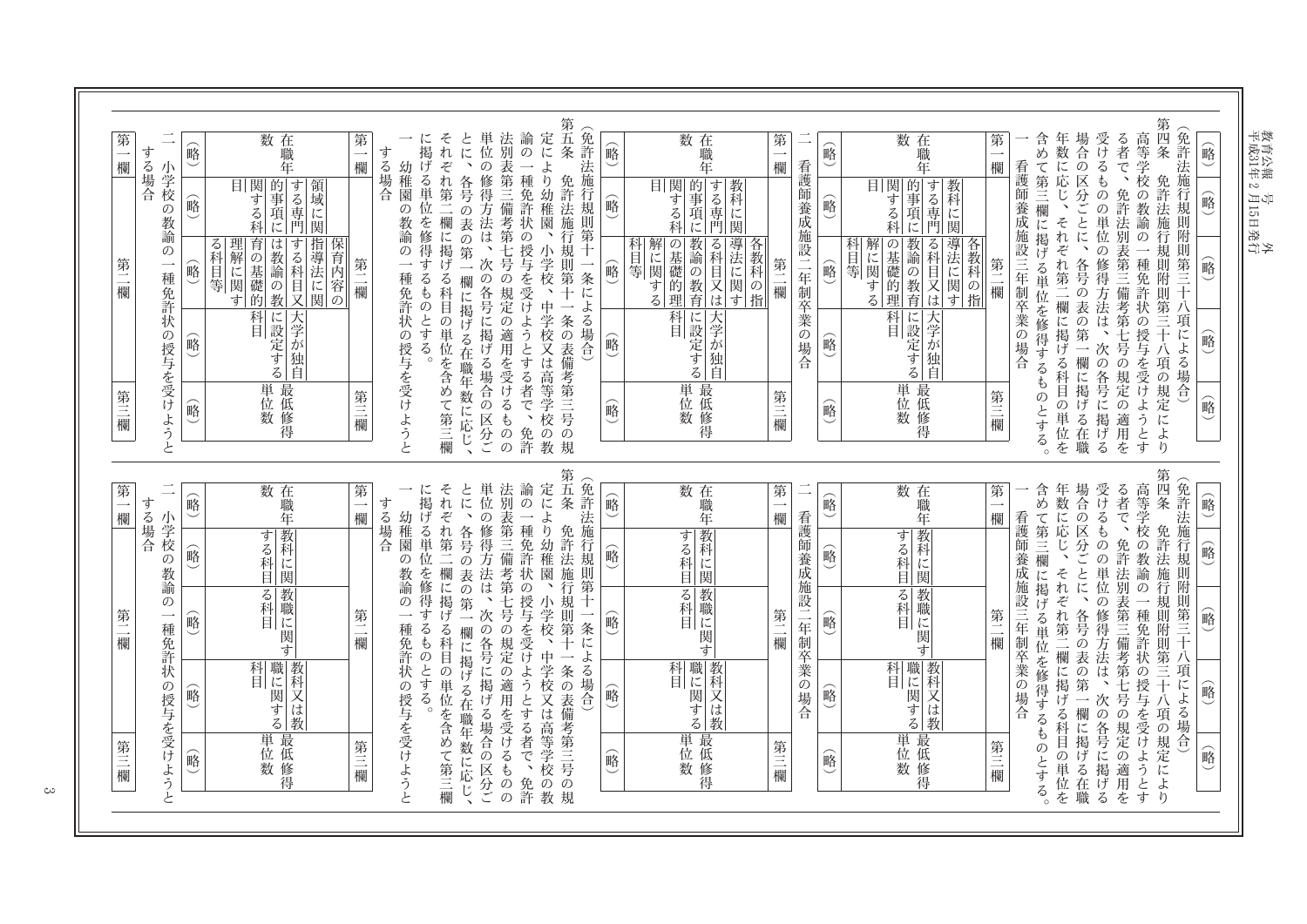教育公報 号<br>平成31年 2月15日発行<br>-

|                                                   |                       |                                              |                                         |               |                                                                    |                                    |       |                      |              |                                |                    | $\overline{2}$                                               |               |                                                                                       |                                    |                                           |       |                                                          |          |                                                   |    |                                                                         |
|---------------------------------------------------|-----------------------|----------------------------------------------|-----------------------------------------|---------------|--------------------------------------------------------------------|------------------------------------|-------|----------------------|--------------|--------------------------------|--------------------|--------------------------------------------------------------|---------------|---------------------------------------------------------------------------------------|------------------------------------|-------------------------------------------|-------|----------------------------------------------------------|----------|---------------------------------------------------|----|-------------------------------------------------------------------------|
|                                                   | 単位                    | 諭<br>法别<br>$\mathcal{O}$                     | 第六条                                     | 俞略            | 数在<br>職<br>军                                                       | 第<br>$\overline{\phantom{a}}$<br>欄 | のとする。 | 目の<br>単              |              | を受けるもの                         | する者で、              | より中学校                                                        | 翁             | 数在職年                                                                                  | 第<br>$\overline{\phantom{a}}$<br>欄 | 四                                         | 略     | 数在職年                                                     | 第<br>欄   | Ξ<br>する場合                                         | 硲  | 数在職年                                                                    |
|                                                   |                       |                                              |                                         | 900           | する専門<br>目関する<br>教科<br>的事項に<br>に関<br>科                              |                                    |       |                      | 掲げる在職年数に応じ、  |                                |                    | 免許法施行規則第<br>いの教諭                                             | 喻             | する専門<br>目 関する科<br>教科<br>的事項に<br>に関                                                    |                                    | とする場合<br>高等学校                             | 俞略    | する専門<br>目関する<br>的事項に<br>教科<br>に<br>科<br>関                |          | 中学校<br>の教諭                                        | 俞略 | する専門<br>関する科<br>的事項に<br>教科<br>日<br>に関                                   |
|                                                   |                       |                                              | (改正法附則第八項による場合)                         | 俞略            | 教諭の教育<br>導法に!<br>解に関する<br>の基礎的理<br>る科目又は<br>各教科の指<br>科<br>目等<br>関す | 第二<br>欗                            |       |                      |              |                                |                    | $\mathcal{O}$<br>$\!+\!$<br>$\overline{\phantom{0}}$<br>種免許状 | 略             | 導法に関す<br>教諭の教育<br>る科目又は<br> 科  解<br> <br>等  <br>等 <br>の基礎的理<br>各教科<br>.する<br> の<br> 指 | 第二<br>一欄                           | の教諭<br>の<br>$\overline{\phantom{0}}$<br>種 | 俞略    | 教諭の教育<br>る科目又は<br>導法に関<br>科目等<br>各教科<br>の基礎的理<br>の指<br>す | 第二<br>欄  | $\mathcal{O}$<br>$\overline{\phantom{a}}$<br>種免許! | 略  | 教諭の教育<br>る科<br> 導法に関す <br>解に関<br>科<br>の基礎的理<br>国等<br>目<br>.する<br>又<br>は |
| 数に応じ、それぞれ第二欄に掲げる科目の単位を含<br>めて第三欄に掲げる単位を修得するものとする。 | の修得方法は、次の表の第一欄に掲げる在職年 | 表第三備考第七号の規定の適用を受けるものの<br>一種免許状の授与を受けようとする者で、 | 改正法附則第八項の規定により高等学校の教                    | 俞略            | 大学が独自<br>  科目<br> 1に設定する                                           |                                    |       | 位を含めて第三欄に掲げる単位を修得するも | それぞれ第二欄に掲げる科 | の単位修得方法は、次の表の第一欄に              | 免許法別表第三備考第七号の規定の適用 | 一条の表備考第四号の規定に                                                | 嗡             | 科目<br>大学が独<br>に設定する<br>自                                                              |                                    | 免許状の授与を受けよう                               | 峪     | 科目 <br>大学が独自                                             |          | 状                                                 | 略  | 科目 定する                                                                  |
|                                                   |                       | 免許                                           |                                         | 硲             | 単位数<br>最低修得                                                        | 第三欄                                |       |                      |              |                                |                    | の授与を受けようと                                                    | 硲             | 单位数学                                                                                  | 第三欄                                |                                           | 略     | 単位数<br>最低修得                                              | 第三欄      | の授与を受けようと                                         | 略  | 単位数                                                                     |
|                                                   |                       |                                              |                                         |               |                                                                    |                                    |       |                      |              |                                |                    | $\sqrt{2}$                                                   |               |                                                                                       |                                    |                                           |       |                                                          |          |                                                   |    |                                                                         |
| 数に応じ、                                             | 単位                    | 諭<br>法别<br>$\mathcal{O}$                     | 第六条                                     | 硲<br>ت        | 数 在職年                                                              | 第一欄                                | のとする。 |                      |              |                                | する者で、              | より中学校                                                        | 俞略            | 数 在職年                                                                                 | 第<br>一欄                            | 四                                         | 硲     | 数 在職年                                                    | 第<br>欄   | $\equiv$<br>する場合                                  | 俞略 | 数在職年                                                                    |
|                                                   | の修得方法は、               | 一種免許状                                        |                                         | 俞             | 教科に関<br>する科目                                                       |                                    |       |                      | 掲げる在職年数に応じ、  |                                |                    | 免許法施行規則第<br>5の教諭                                             | 翁             | する科目                                                                                  |                                    | とする場合<br>高等学校<br>5の教諭                     | 略<br> | 教科に関<br>する科目                                             |          | 中学校<br>の教諭                                        | 硲  | 教科に関 <br>する科目                                                           |
|                                                   |                       |                                              |                                         | 翁             | 教職に<br>る科目<br>関す                                                   | 第二欄                                |       | 目の単位を含めて第三欄に掲げる単位    |              | を受けるものの単位修得方法は、                |                    | $\mathcal{O}$<br>$\!+\!$<br>一種免許状                            | 喻             | る科目                                                                                   | 第二<br>一欄                           | $\mathcal{O}$<br>$\overline{\phantom{a}}$ | 俞略    | る科目<br> 教職に<br>関す                                        | 第二<br>一欄 | $\mathcal{D}$<br>$\longrightarrow$<br>種免許状        | 俞略 | る科目<br>一教職に<br>関<br>゙゙゙゙゙゙゙゙゙゙                                          |
| めて第三欄に掲げる単位を修得するものとする。<br>それぞれ第二欄に掲げる科目の単位を含      | 次の表の第一欄に掲げる在職年        | 表第三備考第七号の規定の適用を受けるもの<br>の授与を受けようとする者で、       | R六条 改正法附則第八項の規定により高等学校の教(改正法附則第八項による場合) | 硲             | 科目 戦に関する                                                           |                                    |       |                      | それぞれ第二欄に掲げる科 | 次の表の第                          | 免許法別表第三備考第七号の規定の適用 | 一条の表備考第四号の規定に                                                | 峪             | 科目 環する                                                                                |                                    | 種免許状の授与を受けよう                              | 俞     | 科目 はいのは、<br> 職に関する                                       |          |                                                   | 倫略 | 科目 「戦に関する」                                                              |
|                                                   |                       | 免許                                           |                                         | 硲<br>$\smile$ | 単位数<br>数<br>                                                       | 第三欄                                |       | を修得するも               |              | $\overline{\phantom{0}}$<br>欄に |                    | の授与を受けようと                                                    | 硲<br>$\smile$ | 単位数                                                                                   | 第三欄                                |                                           | 俞略    | 単位数                                                      | 第三欄      | の授与を受けようと                                         | 略  | 単位数<br>最低修得                                                             |
|                                                   |                       | $\mathcal{D}$                                |                                         |               |                                                                    |                                    |       |                      |              |                                |                    |                                                              |               |                                                                                       |                                    |                                           |       |                                                          |          |                                                   |    |                                                                         |

 $\Rightarrow$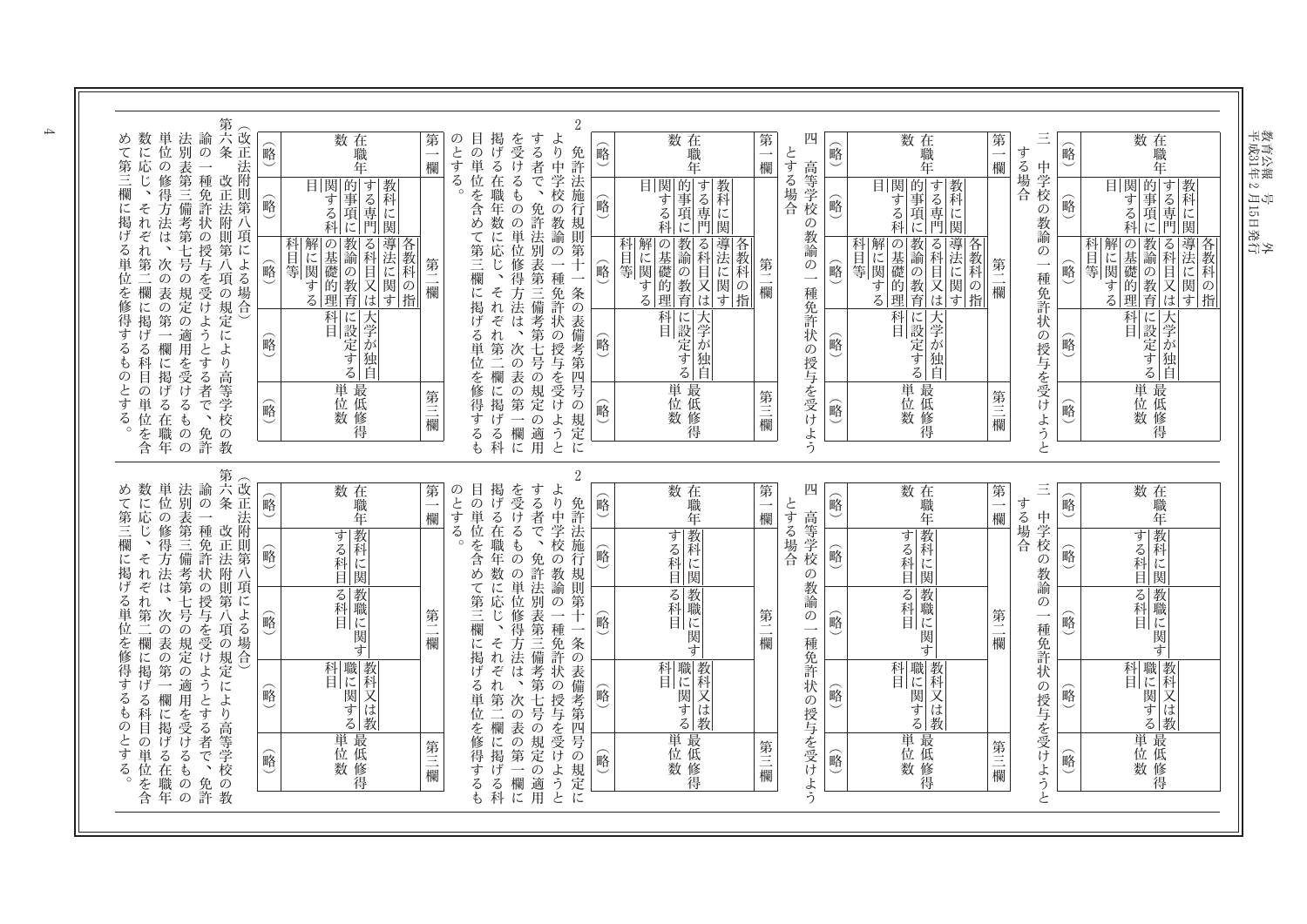教育公報 号<br>平成31年 2 月15日発行<br>——

| 衉 | 数 在<br>職<br>年                                                                                       | 第<br>欄  |
|---|-----------------------------------------------------------------------------------------------------|---------|
| 略 | 的<br>教科<br>関する科<br>する専門<br>目<br>事<br>項<br>に関<br>ĺΣ                                                  |         |
| 略 | 導法に関<br>教諭の教<br>科<br>解<br>る科<br>の基礎的<br>各<br>1教科の:<br>目等<br>に<br>関する<br>目又<br>ぼ<br>育<br>指<br>理<br>す | 第<br>欄  |
| 衉 | 大学が<br>科<br>に<br>設定する<br>独<br>Ĥ                                                                     |         |
| 衉 | 単位数<br>最<br>低修得                                                                                     | 第三<br>欄 |

∴∴…………………… 欄に掲げる在啦を含めて第三欄に掲げる単の表の第一欄に掲げる在職年数に応じ、それぞれ第方法は、次の各号に掲げる場合の区分ごとに、各号備考第七号の規定の適用を受けるものの単位の修得法別表第六の場合においても同様とされる別表第三免許状又は二種免許状を受けようとする者で、免許 第七条 R七条 免許法別表第六の規定により養護教諭の一種(免許法別表第六による場合) 位を修得するものとする。

場合 養護教諭の一種免許状の授与を受けようとする

| 場合 |                       | 的 | 数<br>在職<br>年                                              | 第<br>欄  |
|----|-----------------------|---|-----------------------------------------------------------|---------|
|    |                       | 衉 | 養<br>する科<br>兵護に<br>.<br>関                                 |         |
|    | 養護教諭の二種免許状の授与を受けようとする | 略 | 養護教諭<br>教育の基礎<br>栄養教諭の<br>的<br>する科!<br>理<br>解に<br>目等<br>関 | 第<br>欄  |
|    |                       | 略 | 大学が独自<br>科<br>に設定する<br>曰                                  |         |
|    |                       | 鰫 | 単<br>最<br>位数<br>底修得                                       | 第三<br>欄 |
|    |                       |   |                                                           |         |

養護教諭·

第

一欄

第二欄

第三欄

| 略 | 数<br>在<br>職<br>年                                                                                                                      |
|---|---------------------------------------------------------------------------------------------------------------------------------------|
| 略 | 養<br>す<br>護<br>る科<br>に<br>関                                                                                                           |
| 略 | 栄<br>教<br>的<br>す<br>育<br>$\zeta$<br>養<br>理<br>教<br>科<br>解<br>$\mathcal{Q}$<br>諭<br>Ħ<br>基礎<br>に<br>等<br>$\overline{\mathcal{O}}$<br>関 |
| 略 | 大学が<br>科<br>に設定<br>曰<br>海自<br>す<br>る                                                                                                  |
| 略 | 単<br>最低<br>位<br>修<br>数<br>得                                                                                                           |

第七条の二 免許法別表第六の二6(免許法別表第六の二による場合) 欄に掲げる科目の単位を含めて第三欄に掲げる単位表の第一欄に掲げる在職年数に応じ、それぞれ第二法は、次の各号に掲げる場合の区分ごとに、各号の考第七号の規定の適用を受けるものの単位の修得方第六の二の場合においても同様とされる別表第三備 諭の を修得するものとする。 一種免許状を受けようとする者で、免許法別表の二 免許法別表第六の二の規定により栄養教

| 数 在<br>職<br>年                                                                             | 第<br>欄 |
|-------------------------------------------------------------------------------------------|--------|
| 係 育 掲 表 定 士 管理<br>る内げ 第 規 学校<br>科 容 る 一 則 指 養<br>目 に 教 に 別 指 養                            |        |
| る 教 栄<br>科育養<br>目にに<br>目に<br>関係<br>する                                                     | 第<br>欄 |
| 教育の基礎<br>本<br>基<br><br>的<br>する<br>護<br><b>『理解に関</b><br>科目<br>教<br>論<br>等<br>$\mathcal{O}$ |        |
| 単 最<br>位 低<br>数修<br>得                                                                     | 第<br>欄 |

| 略 | 数 在<br>職年                                     | 第<br>欄  |
|---|-----------------------------------------------|---------|
| 略 | 教科<br>する科<br>に<br>.<br>関                      |         |
| 略 | る科<br>教職に<br>.<br>関<br>す                      | 第<br>欄  |
| 略 | 科<br>職<br>教<br>科<br>に<br>関<br>又<br>(は教<br>べする |         |
| 略 | 単位数<br>最低修<br>得                               | 第三<br>欄 |

第七条 免許法別表第六の規定により養護教諭の一種(免許法別表第六による場合) ∵…………」げる科目の単位を含めて第三欄に掲げる単の表の第一欄に掲げる在職年数に応じ、それぞれ第方法は、次の各号に掲げる場合の区分ごとに、各号備考第七号の規定の適用を受けるものの単位の修得 法別表第六の場合においても同様とされる別表第三免許状又は二種免許状を受けようとする者で、免許

一 養護教諭の一種免許状位を修得するものとする。 場合 養護教諭の一種免許状の授与を受けようとする

| 略 | 数 在<br>職<br>年                                 | 第<br>欄  |
|---|-----------------------------------------------|---------|
| 略 | 養<br>す<br>る科<br>護<br>汇<br>関<br>Ħ              |         |
| 略 | る科目<br>科目<br> <br> <br> <br>゚゙゙゙゙゙゙゙゙゙゙゙゙゙゙゙゙ | 第<br>欄  |
| 鰫 | 養護又<br>職に関する<br>科<br>Ë<br>仕<br>教              |         |
| 略 | 単最低<br>数<br>修<br>得                            | 第三<br>欄 |
|   |                                               |         |

 $\overline{\phantom{0}}$ 場合 養護教諭の二種免許状の授与を受けようとする

| 数 在<br>職<br>年                          | 第<br>欄 |
|----------------------------------------|--------|
| 養<br>する<br>護<br>汇<br>科<br>関<br>Ħ       |        |
| る科目<br>科目<br>トライト                      | 第<br>欄 |
| 職<br>科<br>養護又は<br>Ħ.<br>に<br>に関する<br>教 |        |
| 単<br>最低<br>莅<br>数<br>修<br>得            | 第<br>欄 |
|                                        |        |

(略)

的

赠

略

喻

第七条の二 免許法別表第六の二(余許法別表第六の二による場合) 諭の 欄に掲げる科目の単位を含めて第三欄に掲げる単位表の第一欄に掲げる在職年数に応じ、それぞれ第二 法は、次の各号に掲げる場合の区分ごとに、各号の考第七号の規定の適用を受けるものの単位の修得方第六の二の場合においても同様とされる別表第三備 を修得するものとする。 一種免許状を受けようとする者で、 **兜許状を受けようとする者で、免許法別表 免許法別表第六の二の規定により栄養教** 

| 年<br>育掲表<br>内学第規<br>容子 (以前)<br>ないのかない<br>ないかいかい<br>管<br>係 育<br>る内<br>学理栄<br>科<br>指養<br>日<br>る教育<br>科育に<br>関係<br>す<br>$\mathcal{Z}_{\mathcal{D}}$<br>教<br>る<br>職に<br>科<br>日<br>関<br>す<br>単<br>最 | 数在<br>職 | 第       |
|------------------------------------------------------------------------------------------------------------------------------------------------------------------------------------------------|---------|---------|
|                                                                                                                                                                                                |         | 欄       |
|                                                                                                                                                                                                |         | 第<br>欄  |
| 修得<br>数                                                                                                                                                                                        | 低<br>位  | 第三<br>欄 |

 $\mathbf{C}$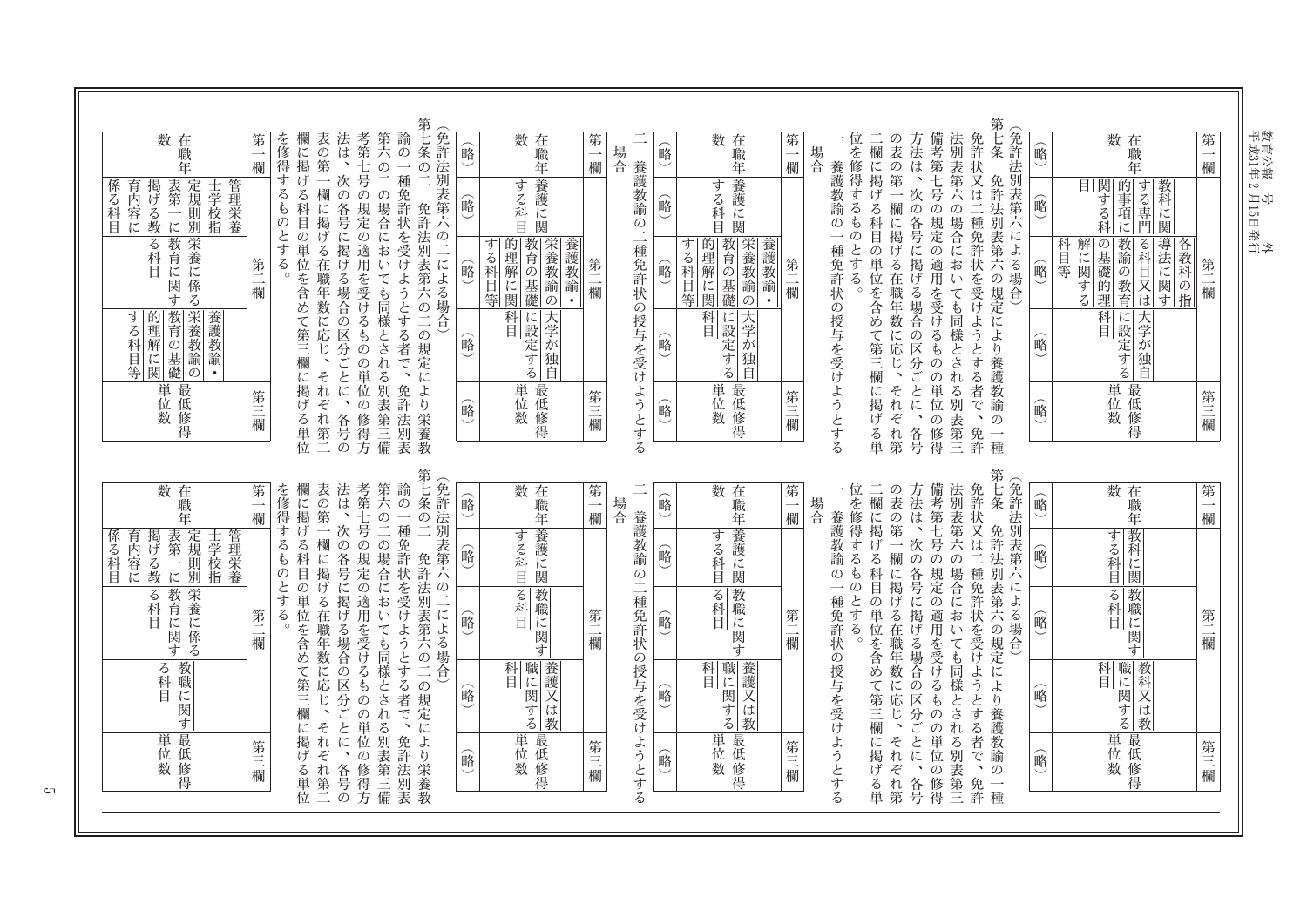$\frac{1}{\sqrt{2}}$ 成31年2月15日 発行 教育公報 号 外

略  $\overline{\phantom{0}}$  $\overline{\phantom{0}}$ 略  $\overline{\phantom{0}}$  $\overline{\phantom{0}}$ 略  $\ddot{\phantom{1}}$  $\overline{\phantom{0}}$ 略  $\overline{\phantom{0}}$  $\overline{\phantom{0}}$ 略  $\overline{\phantom{0}}$ 

 $\overline{\phantom{0}}$ 

免許法別表第八による場合  $\overline{\phantom{0}}$ 

 $\overline{\phantom{0}}$ 

第七条の三 免許法別表第八の規定により幼稚園、小 学校若しくは中学校の教諭の二種免許状又は高等学 校の教諭の一種免許状の授与を受けようとする者で、 免許法施行規則第十八条の二の表備考四号の規定の 適用を受けるものの単位の修得方法は、次の各号に 掲げる場合の区分ごとに、各号の表の第三欄に掲げ る在職年数に応じ、 それぞれ第四欄に掲げる単位を 修得するものとする。

幼稚園の教諭の二種免許状の授与を受けようと する場合

=

| $\overline{a}$        | 略 | 許<br>必要と<br>ことを<br>有する<br>する免<br>状                                                    | 第<br>欄  |
|-----------------------|---|---------------------------------------------------------------------------------------|---------|
| 、さ交)女前)二重己干犬)受手三爻ナニシー | 略 | 許<br>とする免<br>年<br>有するこ<br>する在職<br>=状に関<br>数                                           | 第二<br>欄 |
|                       | 略 | とを必要 受けようと<br> する免許状<br>職<br>に<br>関する在<br>军数                                          | 第三<br>欗 |
|                       | 衉 | 指導法に関<br>する科目又<br>保<br>育<br>る科目等<br>理<br>は教諭の<br> 解に関<br>育内容の<br>:の基礎:<br>ゔ<br>韵<br>教 | 第四      |
|                       | 衉 | 単位<br>最<br>低<br>数<br>一修得                                                              | 欄       |
|                       |   |                                                                                       |         |

Ξ. 小学校の教諭の二種免許状の授与を受けようと する場合

|                           | 略 | 必要と<br>許<br>ことを<br>有する<br>する<br>状<br>免                                                                         | 第<br>欄  |
|---------------------------|---|----------------------------------------------------------------------------------------------------------------|---------|
|                           | 略 | 許<br>とする免<br>有するこ<br>年<br>する在職<br>=状に関<br>数                                                                    | 第二<br>欄 |
|                           | 略 | とを必要 受けようと<br> する免<br>に<br>職<br>関する<br>年<br>数<br>評<br>在<br>状                                                   | 第三欄     |
| 三 - 中学校の教諭の二種免許状の授与を受けようと | 衉 | 導法に<br>教諭の教育<br>る科<br>各<br>科<br>解<br>の<br>基<br>教科の指<br>目等<br>に<br>霊礎的<br>関する<br>目又は<br>.<br>関<br>゙゙゙゙゚゙゙゙<br>理 | 第四欄     |
|                           | 略 | 単位数<br>最<br>低修得                                                                                                |         |
|                           |   |                                                                                                                |         |

する場合 第 =欄 第 Ξ. 欄 第  $\equiv$ 欄 第 M欄

する場合

| 四            | 略  | 許<br>する<br>有<br>必<br>こ<br>と<br>状<br>要                                                                      | 第   |  |
|--------------|----|------------------------------------------------------------------------------------------------------------|-----|--|
|              |    | ぶする<br>を<br>免<br>ど                                                                                         | 欄   |  |
|              |    | 許<br>必<br>数<br>有<br>する<br>関<br>在                                                                           | 第二  |  |
| 高等学校の教諭の一    | 俞略 | ことを受け<br>获<br>要<br>職<br>ヺ<br>゙す<br>$\overline{z}$<br>免<br>$\zeta$<br>年<br>に                                | 禰   |  |
|              |    | とうと<br>する<br>職年<br>状<br>る免                                                                                 |     |  |
|              | 俞略 | に<br>数<br>す<br>ょ<br>関<br>在<br>許                                                                            | 第三欄 |  |
|              |    | 科<br>事<br>専<br>関<br>教<br>関                                                                                 |     |  |
|              | 倫  | 菛<br>゙゙゙゙゙゙゙゙゙<br>す<br>科<br>Ħ<br>項<br>z<br>的<br>z<br>に                                                     |     |  |
| 種免許状の授与を受けよう | 俞略 | 教<br>法<br>教<br>関<br>基<br>する<br>各<br>科<br>理<br>の<br>礎<br>育<br>指導<br>゙゙゙゙゙゙゙゙<br>諭<br>Ż<br>目等<br>解<br>教<br>に | 第   |  |
|              |    | $\overline{z}$<br>的<br>科<br>は<br>科<br>関<br>の<br>の<br>に                                                     | 四   |  |
|              | 略  | 独<br>設定<br>天<br>z<br>科<br>学<br>È                                                                           | 欄   |  |
|              |    | す<br>が<br>に                                                                                                |     |  |
|              | 峪  | 単<br>修<br>数<br>最<br>位<br>得<br>低                                                                            |     |  |
|              |    |                                                                                                            |     |  |
|              |    |                                                                                                            |     |  |

| j<br>F                        |   |
|-------------------------------|---|
| 誶<br>Ì                        | 衉 |
| 叧<br>表第<br>l                  | 略 |
| 場<br>$\stackrel{\text{A}}{4}$ | 略 |
|                               | 略 |
|                               | 略 |

第七条の三 免許法別表第八の規定により幼稚園、小 学校若しくは中学校の教諭の二種免許状又は高等学 校の教諭の一種免許状の授与を受けようとする者で、 免許法施行規則第一八条の二の表備考四号の規定の 適用を受けるものの単位の修得方法は、次の各号に 掲げる場合の区分ごとに、各号の表の第三欄に掲げ る在職年数に応じ、 それぞれ第四欄に掲げる単位を 修得するものとする。 =

幼稚園の教諭の二種免許状の授与を受けようと する場合

|                       | 峪 | 許状<br>ことを<br>有する<br>する免<br>「必要と」                  | 第        |
|-----------------------|---|---------------------------------------------------|----------|
|                       |   |                                                   | 欄        |
|                       | 峪 | 許状に関<br>年<br>有するこ<br>する在職<br>数                    | 第二<br>一欄 |
| 小学校の教諭の二種免許状の授与を受けようと | 略 | とを必要 受けようと<br>とする免 する免許状<br> に関する<br>職年<br>数<br>在 | 第三欄      |
|                       | 略 | 教職に関す<br>る科目                                      | 第四欄      |
|                       | 峪 | 最低修得<br>単位数                                       |          |
|                       |   |                                                   |          |

小 学 校 の 教 諭 の  $\overline{\phantom{a}}$ 種 免 許 状 の 授 与 @受 ŀł ょ う d -す

| ¢       |
|---------|
| a,<br>ï |
|         |
|         |

| Ξ                     | 略  | 有する<br>許<br>必要と<br>ことを<br>する免<br>状                   | 第<br>欄  |
|-----------------------|----|------------------------------------------------------|---------|
|                       | 略  | 許状に関<br>有するこ<br>年<br>する在<br>数<br>職                   | 第二<br>欗 |
| 中学校の教諭の二種免許状の授与を受けようと | 略  | とする免 する免許状<br>とを必要 受けようと<br>職<br>に<br>関する在<br>年<br>数 | 第三欄     |
|                       | 命。 | 一る科<br>教職に関す                                         | 第四欄     |
|                       | 略  | 最<br>単位数<br>低修得                                      |         |
|                       |    |                                                      |         |

| 四                     | 略  | 許<br>必要<br>有する<br>する<br>ことを<br>状                                  | 第       |
|-----------------------|----|-------------------------------------------------------------------|---------|
|                       |    | بخ<br>免                                                           | 欄       |
|                       | 硲  | 許<br>必要とうと<br>する<br>数<br>関<br>有する<br>在<br>状<br>「する<br>職<br>年<br>に | 第二<br>欄 |
|                       | 略  | ことを受けよ<br>免る免<br>する<br>状<br>職年<br>汇<br>数<br>す<br>許<br>関<br>在      | 第三欄     |
| 高等学校の教諭の一種免許状の授与を受けよう | 峪  | 教科<br>関する<br>科<br>Ħ<br>に                                          |         |
|                       | 峪  | 教<br>関する<br>科<br>職<br>Ħ<br>に                                      | 第四      |
|                       | 俞略 | 教科<br>は<br>る科<br>に<br>関<br>教<br>゙゙゙゙゙゙゙゙<br>職<br>又                | 欄       |
|                       | 峪  | 単<br>修<br>数<br>最<br>位<br>得<br>低                                   |         |
|                       |    |                                                                   |         |

 $\infty$ 

とする場合

とする場合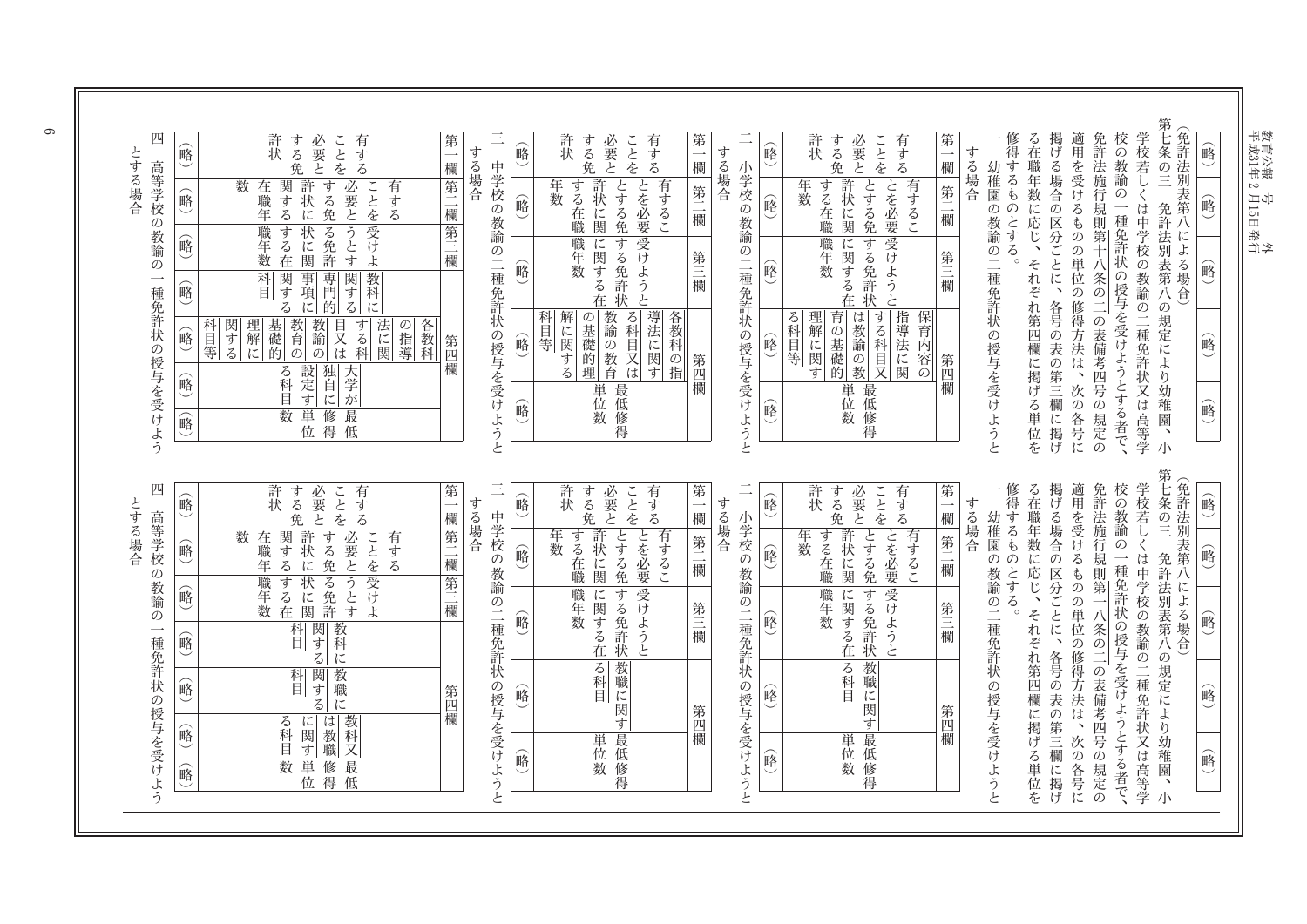教育公報 号<br>平成31年 2月15日発行<br>平成31年 2月15日発行

| 第十三条<br>手数料<br>数料条例<br>書には<br>定められた手数料の額に相当する三重県証<br>ら<br>重県規則第八号)<br>る証紙を三重県証紙条例施行規則<br>許状<br>とを必要<br>有するこ とを必要<br>とする免<br>〔昭和四十年三重県条例第十二号〕<br>第<br>な<br>略<br>び<br>欄<br>$\circ$<br>り付け、<br>免許状の授与等を申請する者は、三重県手<br> とする免<br>許状に関<br>年数<br>する在<br>有するこ<br>(平成十二年三重県条例第四号)<br>第<br>略<br>申請書類に添えて納付し<br>欄<br>- 第十五条に規定する収<br>職<br>受けよう<br>許状に関<br>年<br>する在<br>とする免<br>第三<br>数<br>略<br>欗<br>職<br>教育<br>教諭<br>目又<br>する科<br>関<br>基礎的<br> 各教科<br>科<br>理<br>法<br>の<br>指導<br>略<br>(する<br>解<br>にに関<br>目等<br>ば<br>に<br>の<br>の<br>第三条に規定す<br><b>昭和</b><br>第四<br>設定<br>独自<br>大学が<br>$\zeta$<br>科<br>略<br>欄<br>なけ<br>Ä<br>四<br>す<br>に<br>第二<br>証<br>数<br>単<br>修<br>最<br>ればな<br>紙条例<br>紙<br>四<br>略<br>位<br>海<br>低<br>一条に<br>松納付<br>年三<br>第十三<br>(手数料<br>書にはり付け、<br>数料条例<br>ら<br>重県規則第八号)第十一<br>る証紙を三重県証紙条例施行規則<br>定められた手数料の額に相当する三重県証紙条例<br>許状<br>とを必要 とする免<br>とする免<br>有するこ とを必要<br>〔昭和四十年三重県条例第十二号〕<br>第<br>痃<br>略<br>$\bar{\mathcal{C}}$<br>粂<br>欄<br>$\circ$<br>免許状の授与等を申請する者は、三重県手<br> 許状に関<br>年数<br>する在<br>有するこ<br>(平成十二年三重県条例第四号)<br>第<br>略<br>申請書類に添えて納付し<br>欄<br>職<br>受けよう<br>許状に関<br>年数<br>する在<br>とする免<br>第三<br>略<br>条に規定<br>欄<br>職<br>教<br>関<br>科<br>略<br>「する<br>Ħ<br>職<br>する収<br>に<br>第三条に<br>(昭和四<br>第四<br>教<br>る科<br>に<br>は<br>関<br>科<br>略<br>教<br>なければな<br>Ä<br>欄<br>す<br>職<br>又<br>第二条に<br>Ŧ<br>証<br>最<br>単<br>1規定<br>数<br>修<br>四<br>一紙納付<br>略<br>海<br>位<br>低<br>年三<br>す |  |  |  |  |  |  |
|--------------------------------------------------------------------------------------------------------------------------------------------------------------------------------------------------------------------------------------------------------------------------------------------------------------------------------------------------------------------------------------------------------------------------------------------------------------------------------------------------------------------------------------------------------------------------------------------------------------------------------------------------------------------------------------------------------------------------------------------------------------------------------------------------------------------------------------------------------------------------------------------------------------------------------------------------------------------------------------------------------------------------------------------------------------------------------------------------------------------------------------------------------------------------------------------------------------------------------------------------------------------------------------------------------------------------------------------------------------------------|--|--|--|--|--|--|
|                                                                                                                                                                                                                                                                                                                                                                                                                                                                                                                                                                                                                                                                                                                                                                                                                                                                                                                                                                                                                                                                                                                                                                                                                                                                                                                                                                          |  |  |  |  |  |  |
|                                                                                                                                                                                                                                                                                                                                                                                                                                                                                                                                                                                                                                                                                                                                                                                                                                                                                                                                                                                                                                                                                                                                                                                                                                                                                                                                                                          |  |  |  |  |  |  |
|                                                                                                                                                                                                                                                                                                                                                                                                                                                                                                                                                                                                                                                                                                                                                                                                                                                                                                                                                                                                                                                                                                                                                                                                                                                                                                                                                                          |  |  |  |  |  |  |
|                                                                                                                                                                                                                                                                                                                                                                                                                                                                                                                                                                                                                                                                                                                                                                                                                                                                                                                                                                                                                                                                                                                                                                                                                                                                                                                                                                          |  |  |  |  |  |  |
|                                                                                                                                                                                                                                                                                                                                                                                                                                                                                                                                                                                                                                                                                                                                                                                                                                                                                                                                                                                                                                                                                                                                                                                                                                                                                                                                                                          |  |  |  |  |  |  |
|                                                                                                                                                                                                                                                                                                                                                                                                                                                                                                                                                                                                                                                                                                                                                                                                                                                                                                                                                                                                                                                                                                                                                                                                                                                                                                                                                                          |  |  |  |  |  |  |
|                                                                                                                                                                                                                                                                                                                                                                                                                                                                                                                                                                                                                                                                                                                                                                                                                                                                                                                                                                                                                                                                                                                                                                                                                                                                                                                                                                          |  |  |  |  |  |  |
|                                                                                                                                                                                                                                                                                                                                                                                                                                                                                                                                                                                                                                                                                                                                                                                                                                                                                                                                                                                                                                                                                                                                                                                                                                                                                                                                                                          |  |  |  |  |  |  |
|                                                                                                                                                                                                                                                                                                                                                                                                                                                                                                                                                                                                                                                                                                                                                                                                                                                                                                                                                                                                                                                                                                                                                                                                                                                                                                                                                                          |  |  |  |  |  |  |
|                                                                                                                                                                                                                                                                                                                                                                                                                                                                                                                                                                                                                                                                                                                                                                                                                                                                                                                                                                                                                                                                                                                                                                                                                                                                                                                                                                          |  |  |  |  |  |  |
|                                                                                                                                                                                                                                                                                                                                                                                                                                                                                                                                                                                                                                                                                                                                                                                                                                                                                                                                                                                                                                                                                                                                                                                                                                                                                                                                                                          |  |  |  |  |  |  |
|                                                                                                                                                                                                                                                                                                                                                                                                                                                                                                                                                                                                                                                                                                                                                                                                                                                                                                                                                                                                                                                                                                                                                                                                                                                                                                                                                                          |  |  |  |  |  |  |
|                                                                                                                                                                                                                                                                                                                                                                                                                                                                                                                                                                                                                                                                                                                                                                                                                                                                                                                                                                                                                                                                                                                                                                                                                                                                                                                                                                          |  |  |  |  |  |  |
|                                                                                                                                                                                                                                                                                                                                                                                                                                                                                                                                                                                                                                                                                                                                                                                                                                                                                                                                                                                                                                                                                                                                                                                                                                                                                                                                                                          |  |  |  |  |  |  |
|                                                                                                                                                                                                                                                                                                                                                                                                                                                                                                                                                                                                                                                                                                                                                                                                                                                                                                                                                                                                                                                                                                                                                                                                                                                                                                                                                                          |  |  |  |  |  |  |
|                                                                                                                                                                                                                                                                                                                                                                                                                                                                                                                                                                                                                                                                                                                                                                                                                                                                                                                                                                                                                                                                                                                                                                                                                                                                                                                                                                          |  |  |  |  |  |  |
|                                                                                                                                                                                                                                                                                                                                                                                                                                                                                                                                                                                                                                                                                                                                                                                                                                                                                                                                                                                                                                                                                                                                                                                                                                                                                                                                                                          |  |  |  |  |  |  |
|                                                                                                                                                                                                                                                                                                                                                                                                                                                                                                                                                                                                                                                                                                                                                                                                                                                                                                                                                                                                                                                                                                                                                                                                                                                                                                                                                                          |  |  |  |  |  |  |
|                                                                                                                                                                                                                                                                                                                                                                                                                                                                                                                                                                                                                                                                                                                                                                                                                                                                                                                                                                                                                                                                                                                                                                                                                                                                                                                                                                          |  |  |  |  |  |  |
|                                                                                                                                                                                                                                                                                                                                                                                                                                                                                                                                                                                                                                                                                                                                                                                                                                                                                                                                                                                                                                                                                                                                                                                                                                                                                                                                                                          |  |  |  |  |  |  |
|                                                                                                                                                                                                                                                                                                                                                                                                                                                                                                                                                                                                                                                                                                                                                                                                                                                                                                                                                                                                                                                                                                                                                                                                                                                                                                                                                                          |  |  |  |  |  |  |
|                                                                                                                                                                                                                                                                                                                                                                                                                                                                                                                                                                                                                                                                                                                                                                                                                                                                                                                                                                                                                                                                                                                                                                                                                                                                                                                                                                          |  |  |  |  |  |  |
|                                                                                                                                                                                                                                                                                                                                                                                                                                                                                                                                                                                                                                                                                                                                                                                                                                                                                                                                                                                                                                                                                                                                                                                                                                                                                                                                                                          |  |  |  |  |  |  |
|                                                                                                                                                                                                                                                                                                                                                                                                                                                                                                                                                                                                                                                                                                                                                                                                                                                                                                                                                                                                                                                                                                                                                                                                                                                                                                                                                                          |  |  |  |  |  |  |
|                                                                                                                                                                                                                                                                                                                                                                                                                                                                                                                                                                                                                                                                                                                                                                                                                                                                                                                                                                                                                                                                                                                                                                                                                                                                                                                                                                          |  |  |  |  |  |  |
|                                                                                                                                                                                                                                                                                                                                                                                                                                                                                                                                                                                                                                                                                                                                                                                                                                                                                                                                                                                                                                                                                                                                                                                                                                                                                                                                                                          |  |  |  |  |  |  |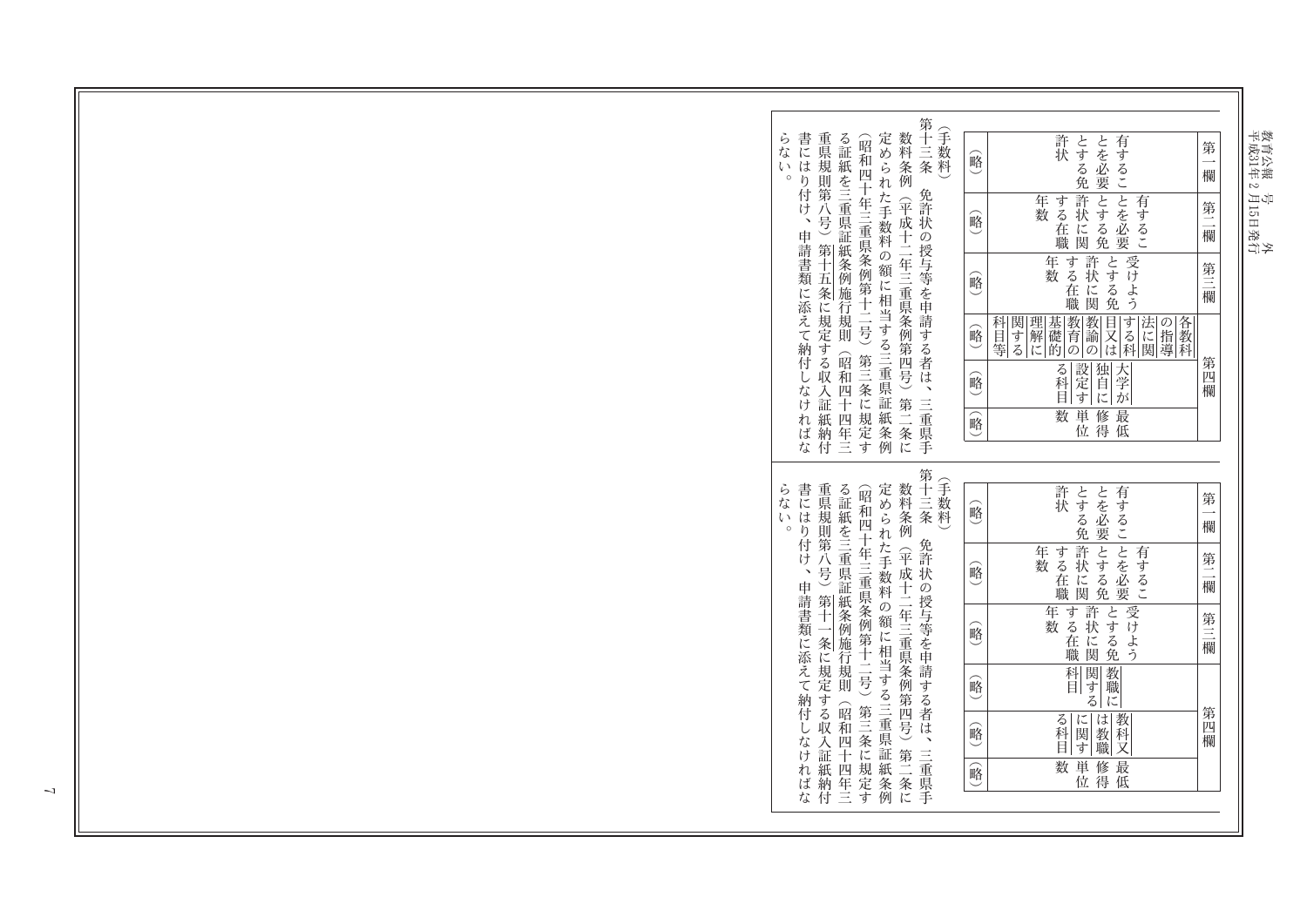| の報<br>修の<br>修の<br>了教<br>了教<br>証科<br>明に<br>書関<br>関<br>す<br>す<br>る<br>る講<br>講 | の術<br>修の<br>了教<br>証科<br>明に<br>書関す<br>る講<br>聿 | 業<br>成<br>績証<br>免<br>る 明書 | い保卒指<br>、ることの証E・キー業としている。<br>育<br>職<br>許<br>状<br> 明合こ成<br>書格と施<br>$\mathcal{O}$<br>原<br>し又設<br>苯<br>てはを | 三養<br>号士<br>,様免許<br>証<br>$\Xi$<br>(第 | 第理<br>十栄<br>三養<br>号士<br>様免<br>の式許<br>証<br>$\mathcal{D}$<br>写 | 式許看<br>証護<br>の師<br>写又<br>へは<br>第保<br>十健<br>三師<br>号の<br>様免 | 書証教<br>書員<br>の資<br>写格<br>又認<br>は定<br>合試<br>格験<br>証合<br>明格書 | $\mathcal{D}$<br>証<br>明 | 様申教<br>式請育<br>理職<br>由員<br>書免<br>へ許<br>第状<br>十再<br>六交<br>号付 | 式請教<br>理育<br>由職<br>書員<br>へ臨<br>第時<br>様申 | 育<br>職<br>員<br>兔許 | 業第業<br>(十)<br>修二修<br>了号<br>様<br>+免 状 証式証<br>五許 の 明 書<br>号状 写 書又の<br>は写 | 第術<br>- 十一関す<br>十一男す<br>様る<br>三、元郎 書 | 第体<br>・に<br>·<br>号関<br>様す<br>式る証<br>明<br>書 | 第務<br>九に<br>ん号様式の2)<br>害 | 第務<br>れに<br>号関<br>様す<br>。式) 証明<br>書 | 第物<br>ハに<br>号関<br>様す  | 書<br>書<br>命<br>第<br>₩式)<br>第七号様式<br><sub>第</sub> 七号様式 | 請育<br>書職<br>(第五号)<br>様再式交<br>付 | 書育<br>へ職<br>第員<br>四免許<br>号許<br>様状<br>式書換<br>重 | 第育<br>二号様                | 前書(第)<br> <br> 第一号様式)<br> 横式)<br> 横式)<br>等 | 請書類                                                                                         |                | 定による区分 | 別<br>表第<br>別<br>表第<br>$\longrightarrow$<br>$\overline{\phantom{a}}$ |
|-----------------------------------------------------------------------------|----------------------------------------------|---------------------------|---------------------------------------------------------------------------------------------------------|--------------------------------------|--------------------------------------------------------------|-----------------------------------------------------------|------------------------------------------------------------|-------------------------|------------------------------------------------------------|-----------------------------------------|-------------------|------------------------------------------------------------------------|--------------------------------------|--------------------------------------------|--------------------------|-------------------------------------|-----------------------|-------------------------------------------------------|--------------------------------|-----------------------------------------------|--------------------------|--------------------------------------------|---------------------------------------------------------------------------------------------|----------------|--------|---------------------------------------------------------------------|
|                                                                             |                                              |                           |                                                                                                         |                                      |                                                              |                                                           |                                                            |                         |                                                            |                                         |                   | $\circlearrowright$                                                    |                                      |                                            |                          |                                     |                       | ∩<br>C                                                |                                |                                               |                          | $\circlearrowright$                        | 状免二論の学は校小園乡<br>許種の教校中又学 稚                                                                   |                |        |                                                                     |
|                                                                             |                                              |                           |                                                                                                         |                                      |                                                              |                                                           |                                                            |                         |                                                            |                                         |                   | $\circlearrowright$                                                    |                                      |                                            |                          |                                     |                       |                                                       |                                |                                               |                          | $\circlearrowright$                        | 免は許専教学は若中学園幼<br>別<br>許一状修論校高し学校、稚<br>表<br>状種又免のの等く校、小                                       |                |        | のように改め                                                              |
|                                                                             |                                              |                           |                                                                                                         |                                      |                                                              |                                                           |                                                            |                         |                                                            |                                         |                   |                                                                        |                                      |                                            |                          |                                     |                       | ∩                                                     |                                |                                               |                          | $\bigcirc$                                 | 第<br>状免二論の学支集<br>許種の教校援別                                                                    |                |        |                                                                     |
|                                                                             |                                              |                           |                                                                                                         |                                      |                                                              |                                                           |                                                            |                         |                                                            |                                         |                   | $\circlearrowright$                                                    |                                      |                                            |                          |                                     |                       |                                                       |                                |                                               |                          | $\circlearrowright$                        | 許種は状免専論の学支特<br>状免一又許修の教校援別<br>第                                                             |                |        | $\zeta$                                                             |
|                                                                             | $\cap$<br>$\bigcap$                          |                           |                                                                                                         |                                      |                                                              | $\bigcirc$                                                |                                                            |                         |                                                            |                                         |                   | $\bigcirc$<br>$\bigcirc$                                               |                                      |                                            |                          |                                     |                       |                                                       |                                |                                               |                          | $\bigcirc$<br>$\bigcirc$                   | 許修の教養<br>状免専論護<br>用適号3第考備<br>$\sim$<br>別                                                    | 第              |        | $\circ$                                                             |
|                                                                             | $\circ$                                      |                           |                                                                                                         |                                      |                                                              | $\circ$                                                   |                                                            | ∩                       |                                                            |                                         |                   | $\circ$<br>$\circ$                                                     |                                      |                                            |                          |                                     |                       | ∩l∩                                                   |                                |                                               |                          | $\circ$<br>$\bigcirc$                      | 許種の教養<br>ィ<br>表<br>項<br>状免一論語<br>ハは又ロ                                                       | 五              |        |                                                                     |
|                                                                             |                                              |                           |                                                                                                         |                                      |                                                              | $\circ$                                                   |                                                            |                         |                                                            |                                         |                   | $\circ$<br>$\circ$                                                     |                                      |                                            |                          |                                     |                       |                                                       |                                |                                               |                          | $\bigcirc$<br>$\circ$                      | 第二<br>許種の教養<br>-1<br>状免二論護<br>ハは又ロ                                                          | 条              |        |                                                                     |
|                                                                             |                                              |                           |                                                                                                         |                                      | $\circ$                                                      |                                                           |                                                            |                         |                                                            |                                         |                   | $\circ$                                                                |                                      |                                            |                          |                                     |                       |                                                       |                                |                                               |                          | $\circ$                                    | 許修の教<br>別<br>状免専論養<br>表                                                                     |                |        |                                                                     |
|                                                                             | C                                            |                           |                                                                                                         |                                      | $\circlearrowright$                                          |                                                           |                                                            |                         |                                                            |                                         |                   | $\circlearrowright$                                                    |                                      |                                            |                          |                                     |                       | ∩<br>$\bigcap$                                        |                                |                                               |                          | $\circlearrowright$                        | 許種の教栄<br>第<br>状免一論養                                                                         |                |        |                                                                     |
|                                                                             |                                              |                           |                                                                                                         | $\circ$                              |                                                              |                                                           |                                                            |                         |                                                            |                                         |                   | $\circlearrowright$                                                    |                                      |                                            |                          |                                     |                       |                                                       |                                |                                               |                          | $\circ$                                    | $\frac{1}{\sigma}$<br>許種の教栄<br>状免二論養                                                        |                |        |                                                                     |
|                                                                             |                                              |                           |                                                                                                         |                                      |                                                              |                                                           |                                                            |                         |                                                            | $\circ$                                 |                   | 0<br>$\bigcirc$                                                        | 0                                    | ∩<br>$\bigcirc$                            |                          |                                     | ∩<br>$\bigcirc$       |                                                       |                                |                                               | $\bigcirc$               |                                            | 項三第<br>項六第                                                                                  |                |        |                                                                     |
|                                                                             |                                              |                           |                                                                                                         |                                      |                                                              |                                                           |                                                            |                         |                                                            |                                         |                   |                                                                        |                                      | ∩                                          |                          |                                     | ∩                     |                                                       |                                |                                               | $\bigcirc$               | ( )                                        | め定の加追るよに得修位単<br>項第<br>め定の加追るよに定検                                                            | ニ条第<br>の五      | 免      |                                                                     |
|                                                                             | $\bigcap$                                    |                           |                                                                                                         |                                      |                                                              |                                                           |                                                            |                         |                                                            |                                         |                   |                                                                        |                                      | $\circ$                                    |                          | $\circ$                             | $\circ$               |                                                       |                                |                                               | $\circ$                  |                                            | 三第表別<br>イの許種の教校等はイの許種の教校                                                                    |                |        |                                                                     |
|                                                                             |                                              |                           |                                                                                                         |                                      |                                                              |                                                           |                                                            |                         |                                                            |                                         |                   | $\circ$<br>$\circ$                                                     | $\circ$<br>O                         | $\circ$<br>∩                               |                          |                                     | $\circ$<br>$\circ$    |                                                       |                                |                                               | $\circ$<br>$\bigcirc$    |                                            | 項状免一論の学高又項状免二論の今<br>別<br>ロ項の状許免種二の論教の校学中<br>表                                               |                |        |                                                                     |
|                                                                             |                                              |                           |                                                                                                         |                                      |                                                              |                                                           |                                                            |                         |                                                            |                                         |                   |                                                                        |                                      | $\bigcirc$                                 |                          | $\circlearrowright$                 | $\circlearrowright$   | ◠                                                     |                                |                                               | $\bigcirc$               |                                            | 第<br>第<br>項許一し許専教学は項許二し許一免のの中<br>ロ状種く状修論校高ハ状種く状種許専教学<br>五<br>$\equiv$<br>の免は若免のの等又の免は若免状修諭杉 | 第<br>六         | 許      |                                                                     |
|                                                                             | $\bigcirc$                                   |                           |                                                                                                         |                                      |                                                              |                                                           |                                                            |                         |                                                            |                                         |                   |                                                                        |                                      | $\circ$<br>$\bigcirc$                      |                          | $\bigcirc$<br>$\circ$               | $\circ$<br>$\circ$    |                                                       |                                |                                               | $\circ$<br>$\circ$       |                                            | 六第表另<br>項<br>二の六第表別                                                                         | 条              |        |                                                                     |
|                                                                             | $\bigcirc$                                   |                           |                                                                                                         |                                      |                                                              |                                                           |                                                            |                         |                                                            |                                         | n.                |                                                                        |                                      | $\circ$                                    |                          | $\circ$                             | $\circ$               |                                                       |                                |                                               | $\circ$                  |                                            | 七第表別                                                                                        |                | 法      |                                                                     |
|                                                                             |                                              |                           |                                                                                                         |                                      |                                                              |                                                           |                                                            |                         |                                                            |                                         |                   |                                                                        |                                      | $\circ$<br>$\bigcirc$                      |                          | $\circ$                             | $\circ$<br>$\circ$    |                                                       |                                |                                               | $\circ$<br>$\bigcirc$    |                                            | 八第表別<br>四第表別<br>項三                                                                          |                |        |                                                                     |
|                                                                             |                                              |                           |                                                                                                         |                                      |                                                              |                                                           |                                                            |                         | 0                                                          |                                         |                   |                                                                        |                                      |                                            |                          |                                     |                       |                                                       | ∩                              | ∩                                             |                          |                                            |                                                                                             | 换書<br>付交再      |        |                                                                     |
|                                                                             |                                              |                           |                                                                                                         |                                      |                                                              |                                                           | $\bigcirc$                                                 |                         |                                                            |                                         |                   |                                                                        |                                      |                                            |                          |                                     |                       |                                                       |                                |                                               |                          | $\bigcirc$                                 |                                                                                             | 二の条六十第         |        |                                                                     |
|                                                                             |                                              |                           |                                                                                                         |                                      |                                                              | $\bigcirc$                                                |                                                            |                         |                                                            | $\bigcirc$                              |                   | $\bigcirc$                                                             |                                      | $\bigcirc$<br>$\bigcirc$                   |                          | 0.                                  | $\circ$<br>$\bigcirc$ | ∩                                                     |                                |                                               | ∩<br>$\bigcirc$          |                                            |                                                                                             | 条八十第<br>項七第則附  |        |                                                                     |
|                                                                             |                                              |                           |                                                                                                         |                                      |                                                              |                                                           |                                                            |                         |                                                            |                                         |                   | $\bigcirc$                                                             |                                      |                                            |                          |                                     |                       |                                                       |                                |                                               |                          | $\bigcirc$                                 |                                                                                             | 項八第則附<br>項九第則附 |        |                                                                     |
|                                                                             |                                              |                           |                                                                                                         |                                      |                                                              |                                                           |                                                            |                         |                                                            |                                         |                   | $\circ$                                                                | n                                    | $\bigcirc$<br>$\bigcirc$                   |                          | $\bigcirc$<br>$\bigcirc$            | $\circ$<br>$\bigcirc$ |                                                       |                                |                                               | $\bigcirc$<br>$\bigcirc$ |                                            | ハは又ロ、イ                                                                                      |                |        |                                                                     |
|                                                                             |                                              |                           |                                                                                                         |                                      |                                                              |                                                           |                                                            |                         |                                                            |                                         |                   | $\circ$                                                                |                                      |                                            |                          |                                     |                       |                                                       |                                |                                               |                          | $\circ$                                    | 許種の教栄                                                                                       | 項一十第則附         |        |                                                                     |
|                                                                             |                                              |                           |                                                                                                         | $\circ$                              | $\circlearrowright$                                          |                                                           |                                                            |                         |                                                            |                                         |                   |                                                                        |                                      | $\bigcirc$<br>$\circ$                      |                          | $\circ$<br>$\circ$                  | $\bigcirc$<br>$\circ$ | ∩                                                     |                                |                                               | $\bigcirc$<br>$\circ$    |                                            | 状免一論養<br>許種の教栄<br>状免二論養                                                                     | 項七十第則附         |        |                                                                     |
|                                                                             | ∩                                            |                           |                                                                                                         |                                      |                                                              |                                                           |                                                            |                         |                                                            | $\circ$                                 |                   |                                                                        | n                                    | O                                          |                          |                                     | O                     |                                                       |                                |                                               | $\bigcirc$               | $\bigcap$                                  | 項一十二第は又項十二第則附法正改<br>項六第則附法正改年六十三和                                                           |                |        |                                                                     |
|                                                                             |                                              |                           |                                                                                                         |                                      |                                                              |                                                           |                                                            |                         |                                                            |                                         |                   |                                                                        |                                      |                                            |                          |                                     |                       |                                                       |                                |                                               |                          | $\bigcirc$                                 | 項二第則附法正改年二十成马                                                                               |                |        |                                                                     |
|                                                                             |                                              |                           | О                                                                                                       |                                      |                                                              |                                                           |                                                            |                         |                                                            |                                         |                   | $\circ$                                                                |                                      | $\circ$                                    | $\circ$                  |                                     | O                     | $\cap$                                                |                                |                                               | $\circ$                  | $\bigcirc$                                 | 項三第則附法正改年二十成平<br>状許免種一の論教の園稚幼                                                               |                |        |                                                                     |
|                                                                             |                                              |                           | $\circ$                                                                                                 |                                      |                                                              |                                                           |                                                            |                         |                                                            |                                         |                   |                                                                        |                                      | $\circ$                                    | $\circ$                  |                                     | $\circ$               |                                                       |                                |                                               | $\circ$                  |                                            | 状許免種二の論教の園稚幻                                                                                | 項八十第則附         |        |                                                                     |

 $\infty$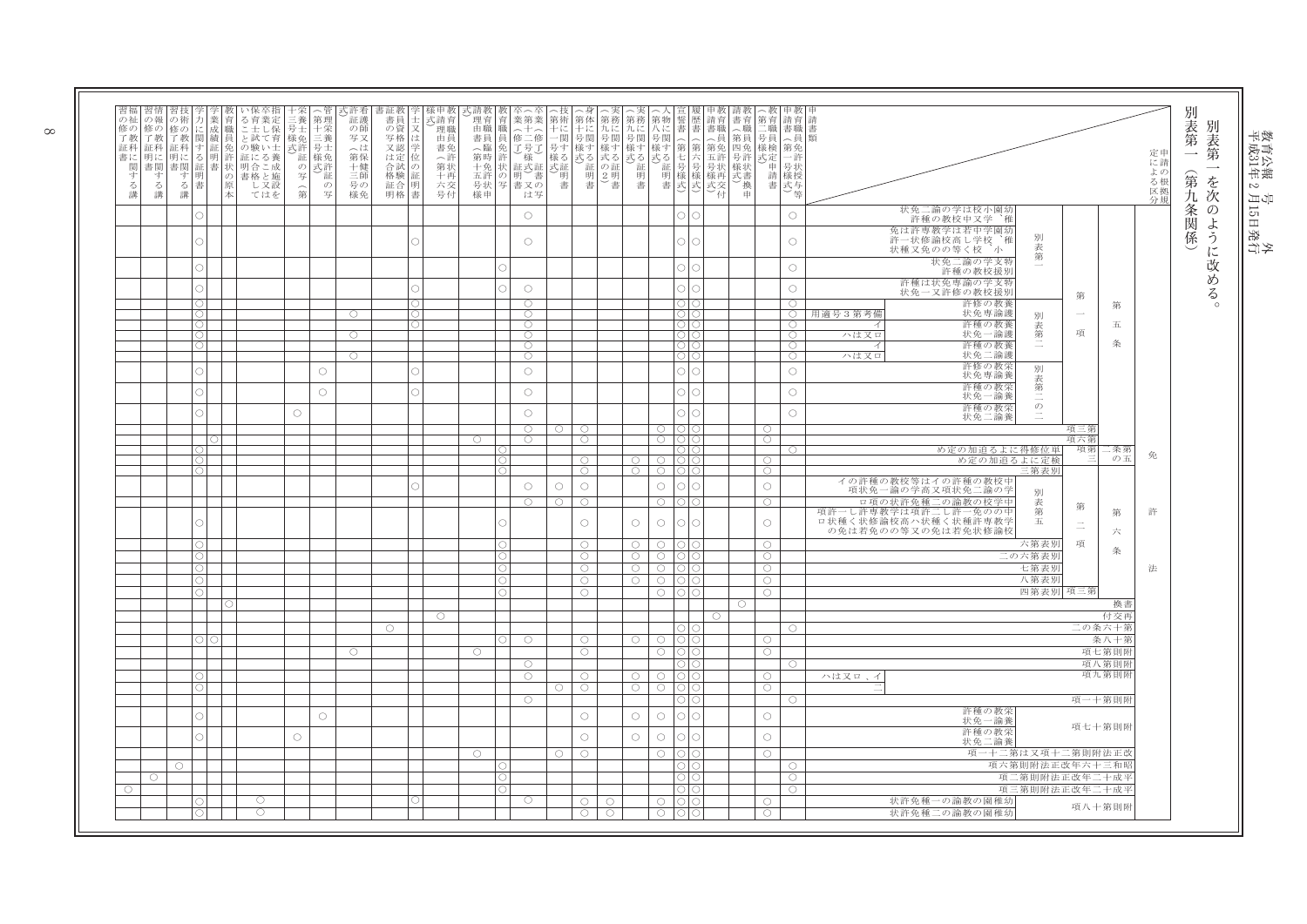| O                 | ⊃                        |                         |                   |                                | ∩                  |                   |                                               |                         | 学力に関する証明書                                                    |
|-------------------|--------------------------|-------------------------|-------------------|--------------------------------|--------------------|-------------------|-----------------------------------------------|-------------------------|--------------------------------------------------------------|
| $\bigcirc$        |                          |                         |                   |                                | $\bigcirc$         |                   |                                               |                         | 三号様式)<br>理学療法士免許証<br>の写<br>(第十                               |
|                   |                          |                         | $\bigcirc$        |                                |                    |                   |                                               |                         | 理容師又は美容師の免許証の<br>写(第十三号様式)                                   |
|                   |                          |                         |                   | $\bigcirc$                     |                    |                   | $\bigcirc$                                    |                         | 証、はり<br>あん摩マッサージ指圧師免許<br>師免許証の写(第十三号様式)<br>師免許証及びきゆう         |
|                   |                          |                         |                   |                                |                    | $\bigcirc$        |                                               |                         | 式<br>医師免許証の写(第十三号様                                           |
|                   |                          |                         |                   |                                |                    |                   | $\bigcirc$                                    | О                       | 卒業(修了)証書の写<br>証明書<br>二号様式)<br>又は卒業<br>(修了)<br>(第十            |
|                   |                          |                         |                   |                                |                    |                   |                                               |                         | 教育職員臨時免許状申請<br>書(第十五号様式)<br>理由                               |
| O                 | ( )                      | ()                      | ∩                 | O                              |                    |                   |                                               |                         | 教育職員免許状の写                                                    |
| $\bigcirc$        | $\bigcirc$               | $\bigcirc$              | $\bigcirc$        | $\mathcal C$                   |                    |                   |                                               |                         | 身体に関する証明書<br>様式<br>(第十号                                      |
| $\bigcirc$        | $\bigcirc$               | $\left(\right)$         | O                 | $\bigcirc$                     |                    |                   |                                               |                         | 様式<br>実務に関する証明書<br>(第九号                                      |
| $\bigcirc$        | $\bigcirc$               | $\bigcirc$              | O                 | $\bigcirc$                     |                    |                   |                                               |                         | 様式<br><物に関する証明書<br>(第八号                                      |
| $\bigcirc$        | $\bigcirc$               | ◯                       | 0                 | О                              | $\bigcirc$         | $\bigcirc$        | $\bigcirc$                                    | $\bigcirc$              | 宣誓書(第七号様式)                                                   |
| $\bigcirc$        | О                        | ∩                       | O                 | O                              | О                  | 0                 | $\bigcirc$                                    | O                       | 履歴書<br>(第六号様式)                                               |
| $\bigcirc$        | $\bigcirc$               | $\bigcirc$              | $\bigcirc$        | $\bigcirc$                     |                    |                   |                                               |                         | 教育職員検定申請書<br>様式<br>(第二号                                      |
|                   |                          |                         |                   |                                | $\bigcirc$         | $\bigcirc$        | $\left(\right)$                               | $\bigcirc$              | 教育職員免許状授与等申請書<br>(第一号様式)                                     |
| 法理学療<br>のうち       | 音楽又<br> は特殊<br>技芸<br>のうち | 技芸<br>音楽又<br>は特殊<br>のうち | 理容<br>のうち         | 理療<br>のうち                      | 法理学療<br>のうち        | 理療の<br>項ロ<br>のうち  | 免許状<br> は二種<br>項イ又<br>理療の<br>理療<br>のうち<br>のうち | 音楽又<br>技芸<br>は特殊<br>のうち | 申請書類                                                         |
| 免許状<br>科教諭<br>の普通 | 免許二種<br> <br>状種<br>科教諭   | 免許状<br>一科教諭<br> の一種     | 免許状<br>科教諭<br>の普通 | 免許状<br>科教諭<br> の普通             | 免許状<br>一科教諭<br>の普通 | 免許状<br>科教諭<br>の一種 | 免許状<br>科教諭<br>の一種                             | 免許状<br>科教諭<br>の普通       |                                                              |
| 自立教<br>援学校        | 援学校<br>自立教               | 援学校<br>自立教              | 援学校<br>自立教        | <b>援学</b><br>梭学校<br>自立教        | 援学校<br>自立教         | 自立教<br> 援学校       | 自立教<br>援学校                                    | 自立教<br>援学校              |                                                              |
| 特別支               | 特別支                      | 特別支<br>第二項              | 特別支               |                                | 特別支                | 一特別支<br>項         | 特別支<br>第                                      | 特別支                     |                                                              |
|                   |                          |                         | 免許法施行規則           | 第六十四条                          |                    |                   |                                               |                         | 定による区分                                                       |
|                   |                          |                         |                   | (第十四号様式)及び単位修得証明書」を「学力に関する証明書」 |                    |                   |                                               |                         | 別表第二<br>に改める。<br>別表第二を次のように改める。<br>別表第一<br>の備考第三の三号中「単位修得一覧表 |

 $\circ$ 

教育公報 号 教育公報 号 n<br>∏¥∬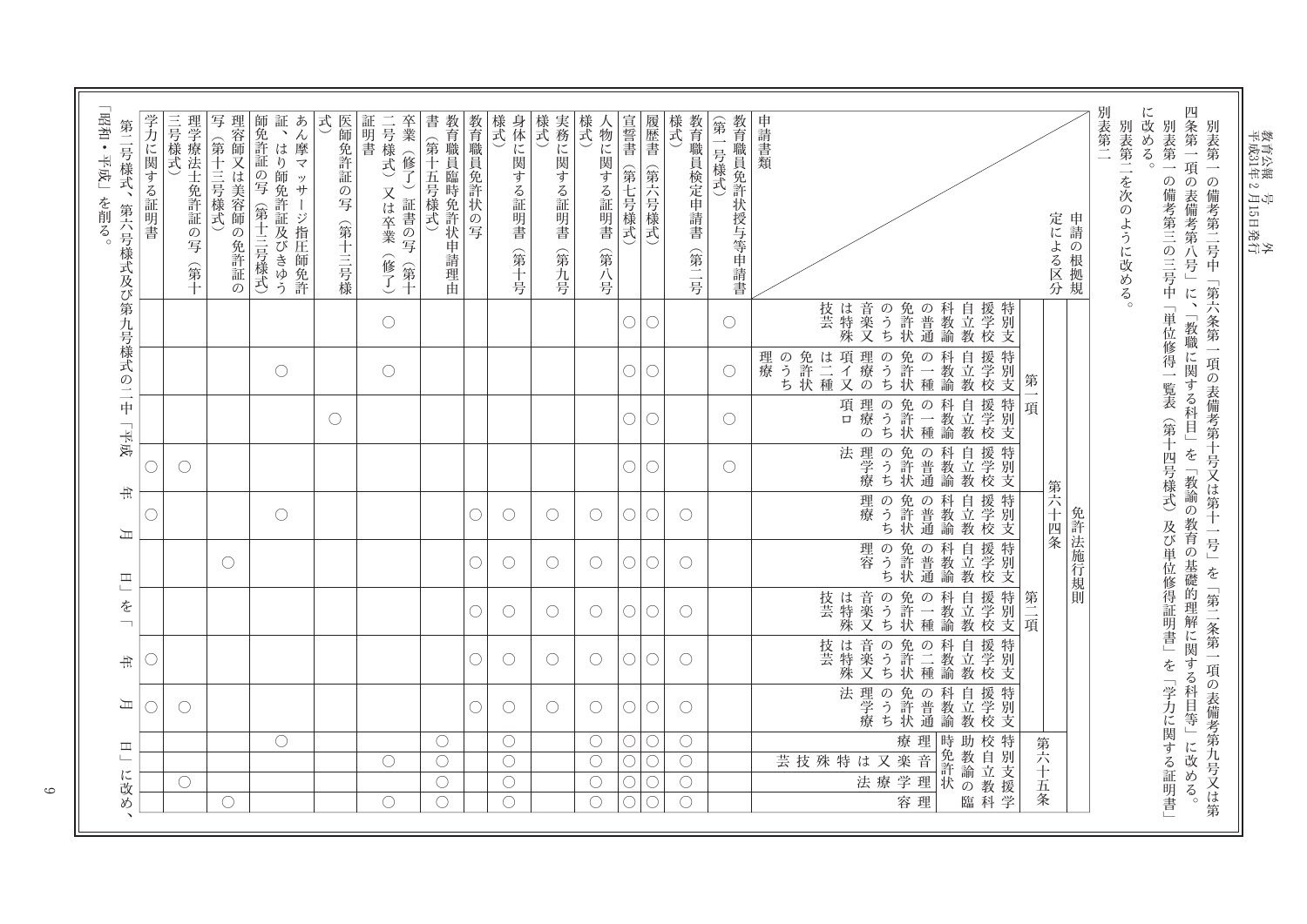教育公報 号 外<br>平成31年2月15日発行

| 第十四号様式を次のように改める。<br>第14号様式 削除<br>第二十号様式中「嵒・书」を削る。<br>を いくりょう しょうしょう おおし しょうしょう おおし しょうしょう おおおお |                          |                  |
|------------------------------------------------------------------------------------------------|--------------------------|------------------|
| この規則は、平成三十一年四月一日から施行する。                                                                        |                          |                  |
| 2 この規則の施行前に改正前の教育職員免許状に関する規則により作成されている用紙は、当分の間、必要な調                                            |                          |                  |
| 整をして使用することができる。                                                                                |                          |                  |
|                                                                                                |                          |                  |
| 公                                                                                              | 告                        |                  |
|                                                                                                |                          |                  |
| 三重県教育委員会公告                                                                                     |                          |                  |
| 公立学校の廃止届を次のとおり受理しました。                                                                          |                          |                  |
| 平成31年2月15日                                                                                     |                          |                  |
|                                                                                                |                          | 三重県教育委員会         |
|                                                                                                |                          |                  |
| 名<br>称                                                                                         | <b>廃止しようとする日</b>         | 廃 止 の 理 由        |
| 紀北町立引本小学校                                                                                      | 平成31年3月31日               | 紀北町立相賀小学校と統合するため |
|                                                                                                |                          |                  |
| お                                                                                              | 知<br>$\overline{b}$<br>せ |                  |
|                                                                                                |                          |                  |
| 平成31年2月15日付け三重県公報第3083号に、「一般競争入札を行う旨」が次のように掲載されました。                                            |                          |                  |
|                                                                                                |                          |                  |
|                                                                                                |                          |                  |
|                                                                                                |                          |                  |
|                                                                                                |                          |                  |
| 次のとおり一般競争入札を行いますので、物品等又は特定役務の調達手続の特例を定める規則(平成7年三重県                                             |                          |                  |
| 規則第84号) 第5条の規定により公告します。                                                                        |                          |                  |
| 平成31年2月15日                                                                                     |                          |                  |
|                                                                                                | 三重県教育委員会教育長              | 庸<br>田<br>恵<br>子 |
| 1 入札に付する事項                                                                                     |                          |                  |
| (1) 購入物品及び数量                                                                                   |                          |                  |
|                                                                                                |                          |                  |
| 県有スクールバス用大型バス(ノンステップ) 1台                                                                       |                          |                  |
| (2) 購入物品の特質等                                                                                   |                          |                  |
| 購入物品の性能に関し、三重県教育委員会教育長が調達説明書(仕様書)で指定する特質等を有することが                                               |                          |                  |
| 必要です。                                                                                          |                          |                  |
| (3) 納入期間                                                                                       |                          |                  |
| 平成31年8月20日(火)から同月30日(金)まで                                                                      |                          |                  |
| (4) 納入場所                                                                                       |                          |                  |
|                                                                                                |                          |                  |
| 三重県立度会特別支援学校                                                                                   |                          |                  |
| 三重県度会郡度会町大野木1825番地                                                                             |                          |                  |
| 2 入札参加者及び落札者に必要な資格                                                                             |                          |                  |
| (1) 競争入札参加資格                                                                                   |                          |                  |
| ア 当該競争入札に係る契約を締結する能力を有しない者又は破産者で復権を得ない者でないこと。                                                  |                          |                  |
| イ 暴力団員による不当な行為の防止等に関する法律(平成3年法律第77号)第32条第1項各号に掲げる者でな                                           |                          |                  |
| いこと。                                                                                           |                          |                  |
|                                                                                                |                          |                  |
| (2) 落札資格                                                                                       |                          |                  |
| ア 三重県建設工事等資格(指名)停止措置要領により資格(指名)停止を受けている期間中である者でない                                              |                          |                  |
| こと。                                                                                            |                          |                  |
| イ 三重県物件関係落札資格停止要綱(以下「落札停止要綱」といいます。)により落札資格停止措置を受け                                              |                          |                  |
| ている期間中である者又は落札停止要綱に定める落札資格停止要件に該当する者でないこと。                                                     |                          |                  |
| ウ 三重県税又は地方消費税を滞納している者でないこと。                                                                    |                          |                  |
| 3 入札に関する事項                                                                                     |                          |                  |
|                                                                                                |                          |                  |
| (1) 本入札は、三重県電子調達システム(物件等)(以下「調達システム」といいます。)を利用して行いますが、                                         |                          |                  |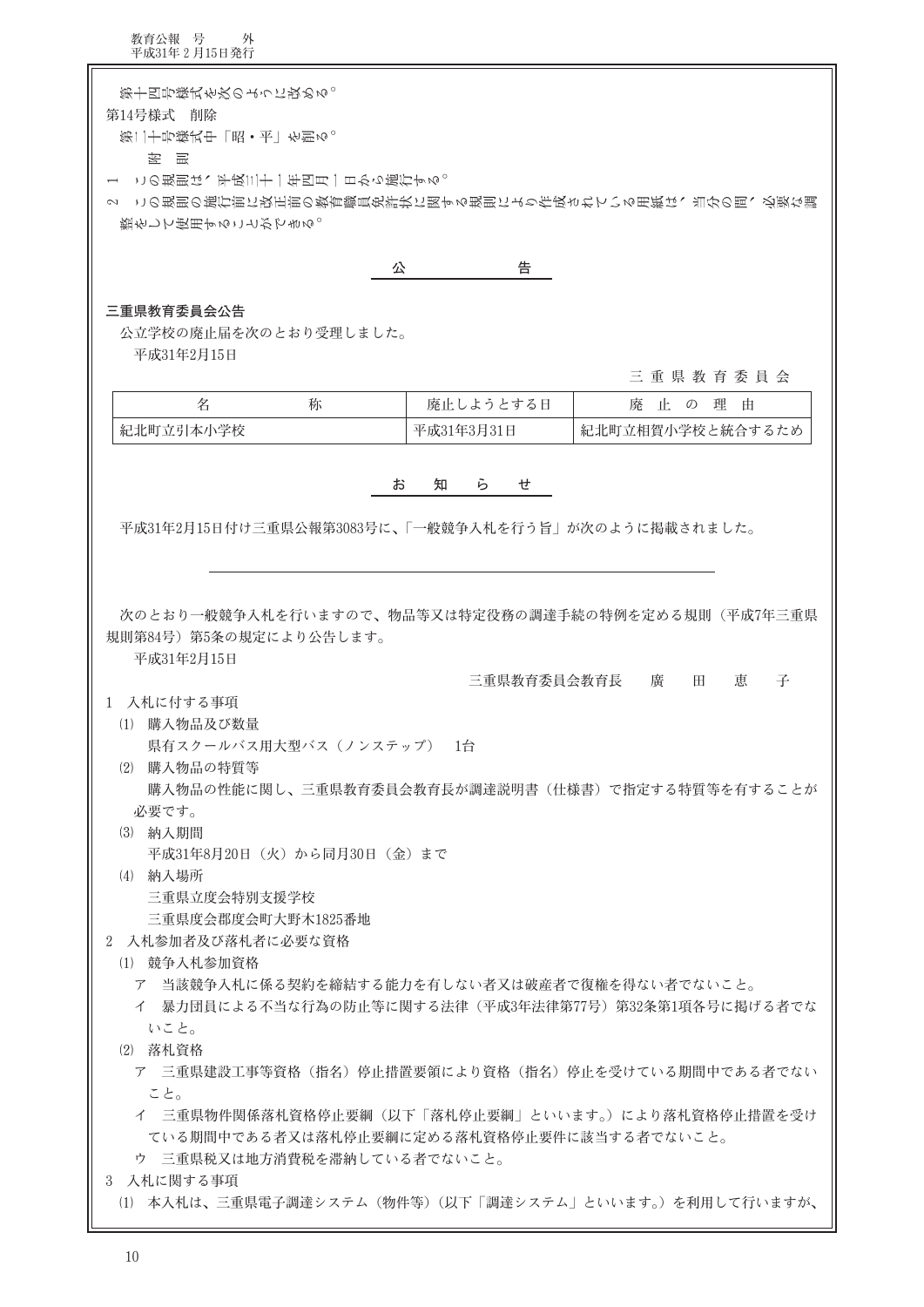書面により入札に参加することもできます。 (2) 本入札は、開札事務を調達システムで行うため、書面により入札に参加する場合であっても、調達システム の利用登録が必要です。 (3) 調達システム利用登録者が調達システムにより入札に参加した場合は、書面による入札への途中変更はでき ません。 (4) 調達システムの障害等やむを得ない事情が生じた場合は、書面による入札に変更することがあります。 (5) 調達システムの運用については、「三重県物件等電子調達システム運用基準」によります。 4 入札者に求められる義務 入札に参加を希望する者は、事前に調達システムの利用登録申請を行い、(1)に掲げる申請等を平成31年3月11 日(月)15時までに、調達システムで入札する場合にあっては調達システムに登録し、書面による入札の場合に あっては5(1)の場所に提出し、入札参加資格確認結果の通知を受けなければなりません。また、落札候補者にあっ ては、入札実施後に(2)から(4)までの書類を提出してください。 なお、提出した証明書等について説明を求められた場合は、これに応じなければなりません。 (1) 三重県物件関係競争入札参加及び落札資格に関する要綱第3条第1項に定める申請 (2) 消費税及び地方消費税についての「納税証明書(その3 未納税額のない証明用)」(所管税務署が過去6月以 内に発行したものです。)の写し (3) 三重県内に本支店又は営業所等を有する事業者にあっては、「納税確認書」(三重県の県税事務所が過去6月 以内に発行したものです。)の写し (4) 仕様·価格証明書 5 入札手続等に関する事項 (1) 担当部局 〒514 8570 三重県津市広明町13番地 三重県教育委員会事務局特別支援教育課 相当 遠藤 ファクシミリ 059 224 3023 電話 059 224 2961 (2) 契約条項を示す場所 (1)に同じです。 (3) 調達システム担当部局 〒514 8570 三重県津市広明町13番地 三重県出納局会計支援課企画支援班 システム担当 電話 059 224 2785/2787 ファクシミリ 059 224 2784 (4) 調達説明書 (仕様書) の配布方法 本公告日から平成31年3月28日 (木) まで調達システムにより提供します。 (5) 入札参加資格確認結果の通知 平成31年3月15日 (金) 17時までに通知します。 (6) 入札書提出の日時及び場所 ア 調達システムによる入札書受付期間は、以下のとおりです。 入札参加資格確認結果の通知の日から平成31年3月28日 (木) 14時30分まで イ 書面による入札の場合は、一般書留又は簡易書留により、案件名を記載の上、三重県庁内郵便局留めで郵 送してください。 提出締切日時 平成31年3月28日 (木) 14時30分 なお、入札書は平成31年3月19日(火)から同月28日(木)14時30分までの間に到着するように郵送して ください。 送付先 〒514 0006 三重県津市広明町13番地 宛 先 三重県庁内郵便局留め 受取人 三重県教育委員会事務局特別支援教育課 案件名 県有スクールバス用大型バス (ノンステップ) 購入 (7) 開札の日時及び場所 日時 平成31年3月28日 (木) 14時45分 場所 三重県津市広明町13番地 三重県教育委員会事務局特別支援教育課 (8) 入札方法等に関する事項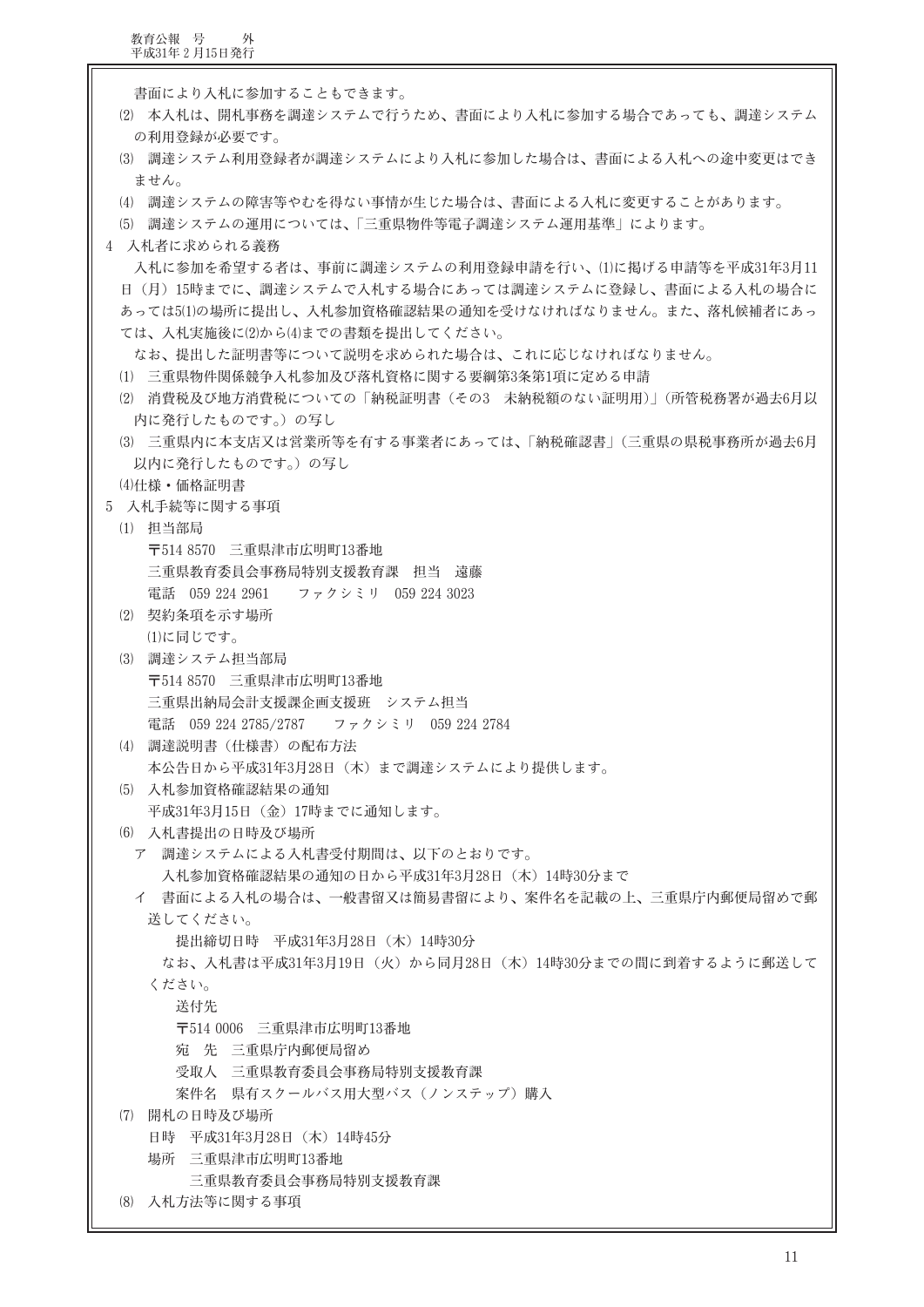ア 入札書の記載

入札書の記載に当たっては、車両本体価格の100分の108に相当する金額にリサイクル料金(シュレッダー ダスト料金、エアバッグ類料金及びフロン類料金)、情報管理料金及び資金管理料金を加算した額をもって、 契約金額としますので、入札者は、消費税及び地方消費税に係る課税事業者であるか免税事業者であるかを 問わず、車両本体価格の100分の108に相当する金額にリサイクル料金(シュレッダーダスト料金、エアバッ グ類料金及びフロン類料金)、情報管理料金及び資金管理料金を加算した金額を記載するものとします。

## イ 入札保証金

入札保証金は、入札価格の100分の5以上の額とします。ただし、三重県会計規則(平成18年三重県規則第 69号。以下「規則」といいます。)第67条第2項各号のいずれかに該当する場合は、免除します。

ウ 契約保証金

契約保証金は、契約金額の100分の10以上の額とします。ただし、会社更生法(平成14年法律第154号)第 17条の規定による更生手続開始の申立てをしている者若しくは申立てをされている者又は民事再生法(平成 11年法律第225号)第21条の規定による再生手続開始の申立てをしている者若しくは申立てをされている者 (以下これらを「更生(再生)手続中の者」といいます。)のうち三重県建設工事等入札参加資格の再審査に 係る認定を受けた者(会社更生法第199条第1項の更生計画の認可又は民事再生法第174条第1項の再生計画の 認可が決定されるまでの者に限ります。)が契約の相手方となるときは、納付する契約保証金の額は、契約 金額の100分の30以上とします。

また、規則第75条第4項各号のいずれかに該当する場合は、契約保証金を免除します。ただし、規則第75 条第4項第1号、第2号又は第4号に該当するときを除き、更生(再生)手続中の者については、契約保証金を 免除しません。

エ 落札者の決定方法

落札者は、本公告に示した業務を履行できると三重県教育委員会教育長が判断した入札者であって、規則 第65条の規定により定められた予定価格の制限の範囲内において最低の価格をもって入札を行った者としま す。

オ 入札の無効

本公告に示した入札参加者及び落札者に必要な資格のない者、入札者に求められる義務を履行しなかった 者並びに規則第71条各号のいずれかに該当する者の提出した入札書は、無効とします。

6 その他

- (1) 入札及び契約の手続において使用する言語及び通貨
	- 日本語及び日本国通貨に限ります。
- (2) 契約書作成の要否
	- 要
- (3) 入札の中止等

天災その他やむを得ない事由により入札又は開札を行うことができないときは、本入札を延期又は中止する ことがあります。

また、入札者が1者だけの場合は、本入札を中止又は延期することがあります。

なお、上記の場合における費用は、入札者の負担とします。

- (4) 苦情申立て 参加資格の確認その他の手続に不服がある場合は、指定した発注機関の長に対して苦情申立てを行うことが
	- できます。

なお、政府調達に関する協定違反と判断される調達に関する苦情申立ては、政府調達に関する苦情の処理手 続 (平成26年三重県告示第292号) に基づき、三重県政府調達苦情検討委員会 (連絡先:出納局出納総務課 (三重県政府調達苦情検討委員会事務局)、電話059-224-2771)に行うことができます。

本件調達手続において、政府調達協定に係る苦情の申立てがあり、三重県政府調達苦情検討委員会が契約締 結の停止等を要請した場合は、本件調達手続の停止等を行うことがあります。

- (5) 申請書又は提出書類に虚偽の記載をした場合は、不誠実な行為とみなし落札停止要綱に基づく落札資格停止 を行うことがあります。
- (6) 本入札及び契約締結後において、不正又は不誠実な行為が判明した場合は落札資格停止、契約解除等の厳正 な措置を講じます。
- (7) 本入札に係る詳細は、調達説明書(仕様書)によります。
- (8) 当該競争入札の落札決定の効果は、予算発効時において生じます。
- 7 Summary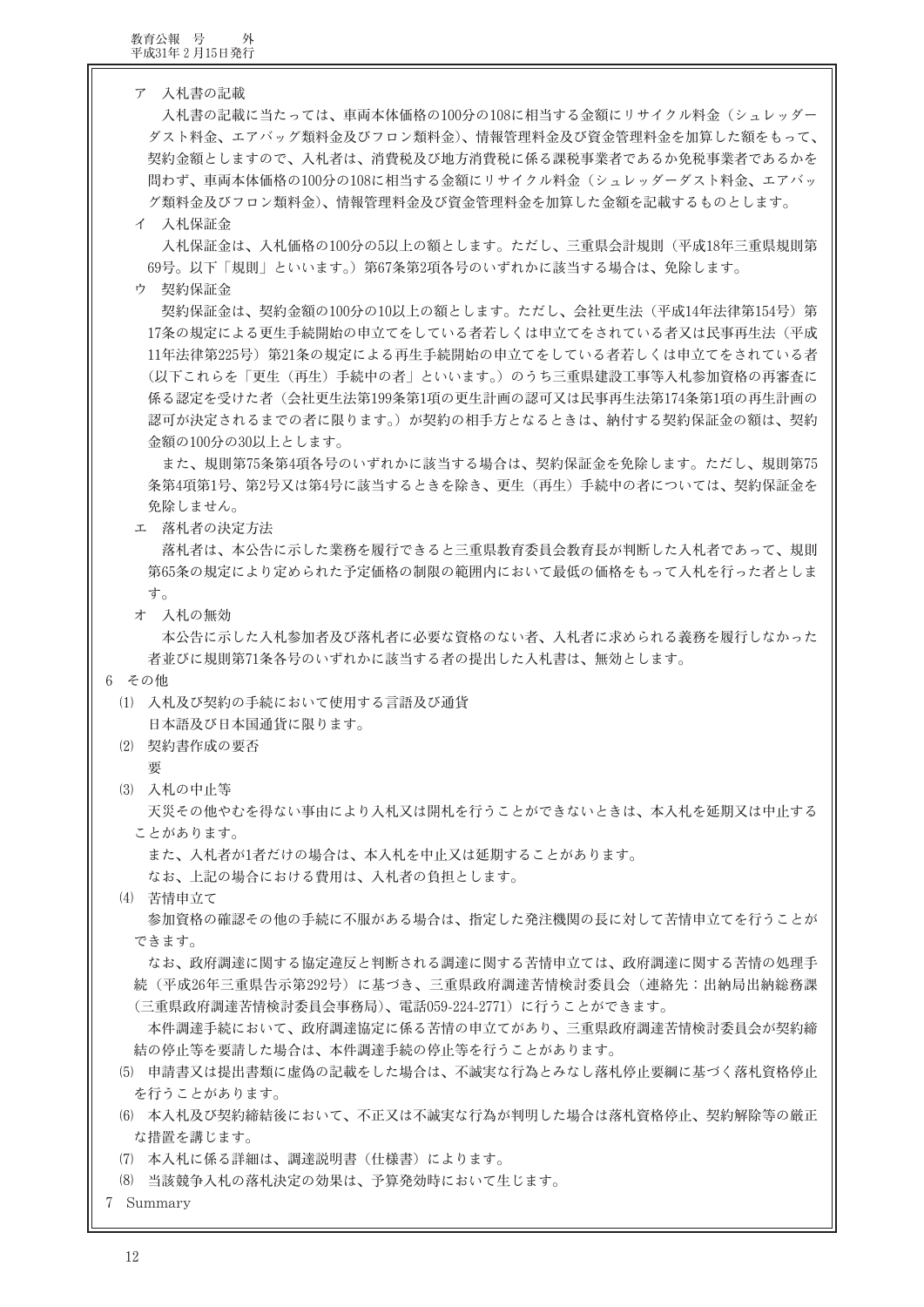教育公報 号 外<br>平成31年2月15日発行

| (1) | Nature and Quantity of the Products to be Purchased:                                           |
|-----|------------------------------------------------------------------------------------------------|
|     | long-sized low-floor bus without a step                                                        |
|     | Quantity 1 (Watarai Special Needs School)                                                      |
| (2) | Bid Submission Deadline:                                                                       |
|     | (Electronic submission via the internet)                                                       |
|     | Bids submitted electronically must be received by 2:30 P.M. on Thursday, March 28, 2019.       |
|     | (Submission by registered mail)                                                                |
|     | Bids submitted by registered mail must be received at the appointed post office between        |
|     | Tuesday, March 19,2019 and 2:30 P.M. on Thursday, March 28, 2019.                              |
| (3) | Date and Time for the Open Bidding:                                                            |
|     | The meeting for the open bidding will begin promptly at 2:45 P.M. on Thursday, March 28, 2019. |
| (4) | Managing Authority:                                                                            |
|     | Special Needs Education Division, Mie Prefectural Board of Education                           |
|     | 13 Komei-cho, Tsu city, Mie, 514-8570, Japan                                                   |
|     | TEL:059-224-2961                                                                               |